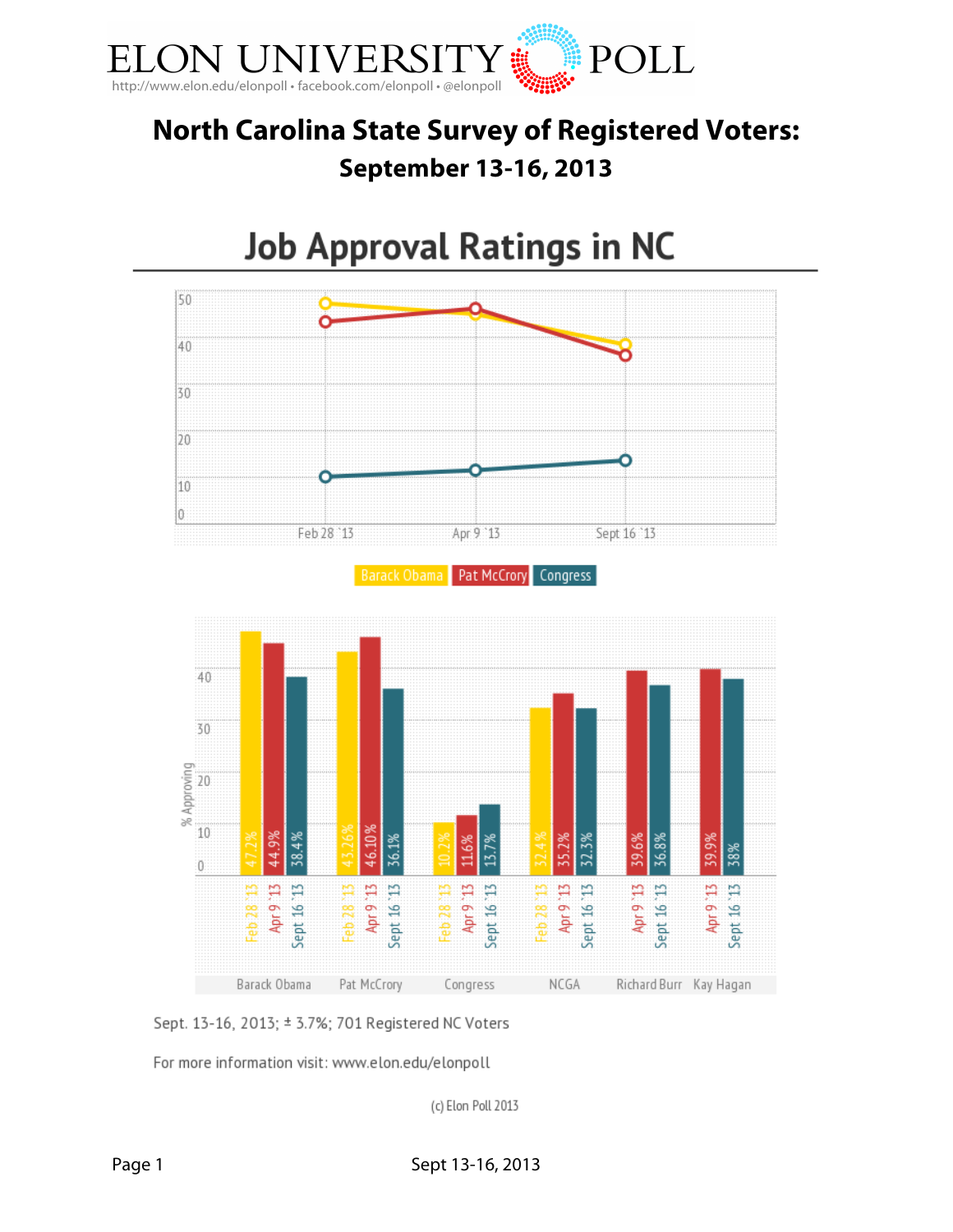

# **Table of Contents**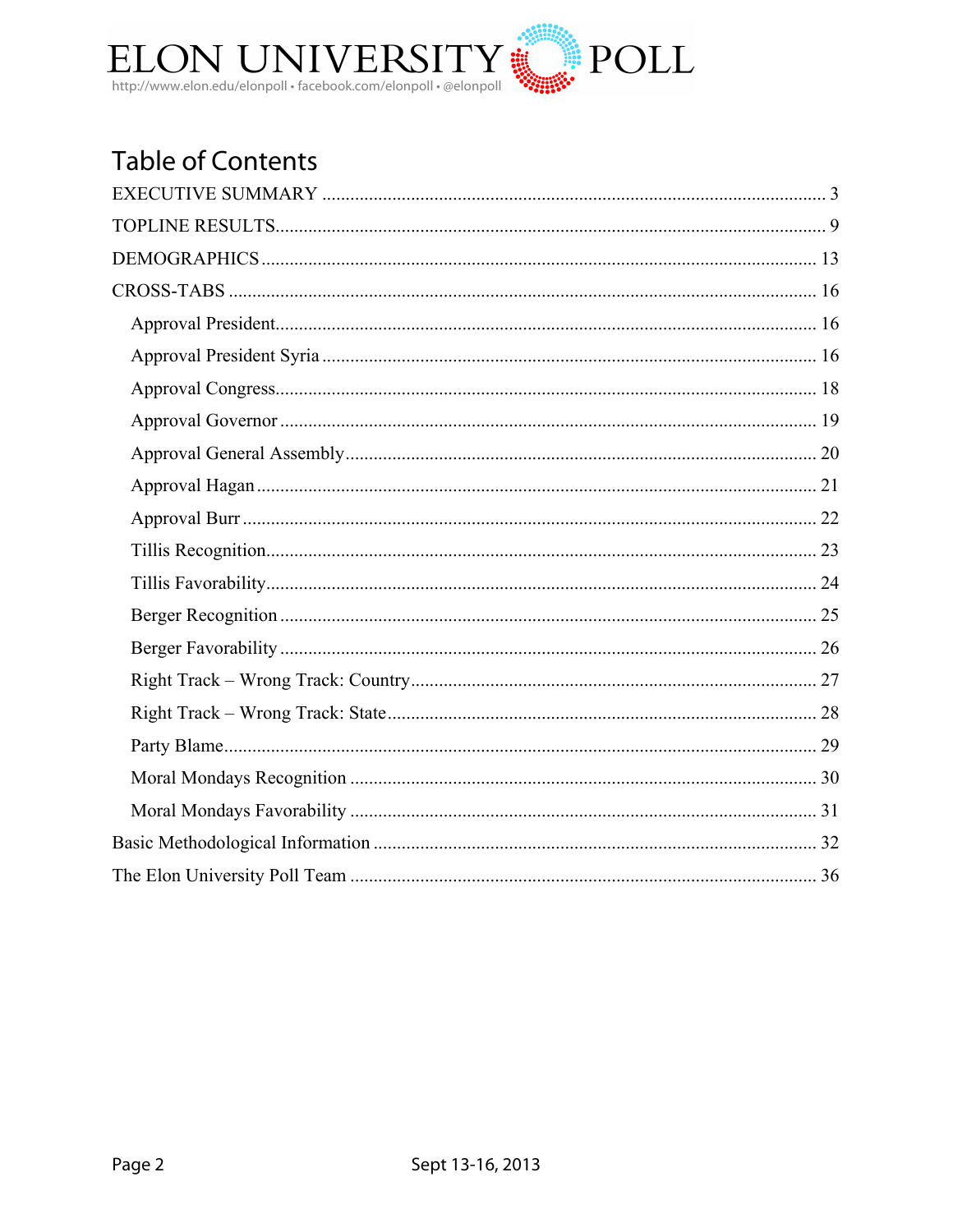

# **EXECUTIVE SUMMARY**

#### **Approval Rating for President Barack Obama**

President Barack Obama's approval rating has declined among registered voters in North Carolina. In April of this year voters were evenly divided about President Obama's job performance (45% approving; 47% disapproving). This most recent survey conducted between September 13<sup>th</sup> and 16<sup>th</sup> found only 38% approving and over 50% disapproving of the president's performance. Barack Obama still has wide approval from Democrats (79%) and African Americans (83%), but approval has declined in groups such as women and voters age 18 to 30.

#### **Approval of the President's Handling of the Situation in Syria**

Thirty-seven percent of registered voters approve of the way the president is handling the situation in Syria. There are noticeable differences in how Democrats and Republicans perceive the president's overall job performance and his handling of the conflict in Syria. While 79 percent of Democrats approve of Obama's job performance, only 66% approve of how he is handling the Syria situation. Republicans, on the other hand, are more impressed with the president's handling of Syria than with his overall job performance (although both numbers are quite low). Only 6% of Republicans approve of the way Obama is handling his job as president, but 18 % approve of his handling of the conflict in Syria.

#### **Approval Rating for Governor Pat McCrory**

Governor Pat McCrory also saw a substantial drop in his approval rating. Thirty-six percent said they approve of the governor's job performance, compared to 46% in the April 2013 Elon Poll. As the governor ends his ninth month in office North Carolinians are less likely to be undecided about his performance. In April of this year 27% of registered voters were undecided. This has dropped to only 17%, while the proportion of registered voters who disapprove of the governor's job performance has increased from 25% in April to 46% in September. In April McCrory had strong support from most subgroups, including Democrats,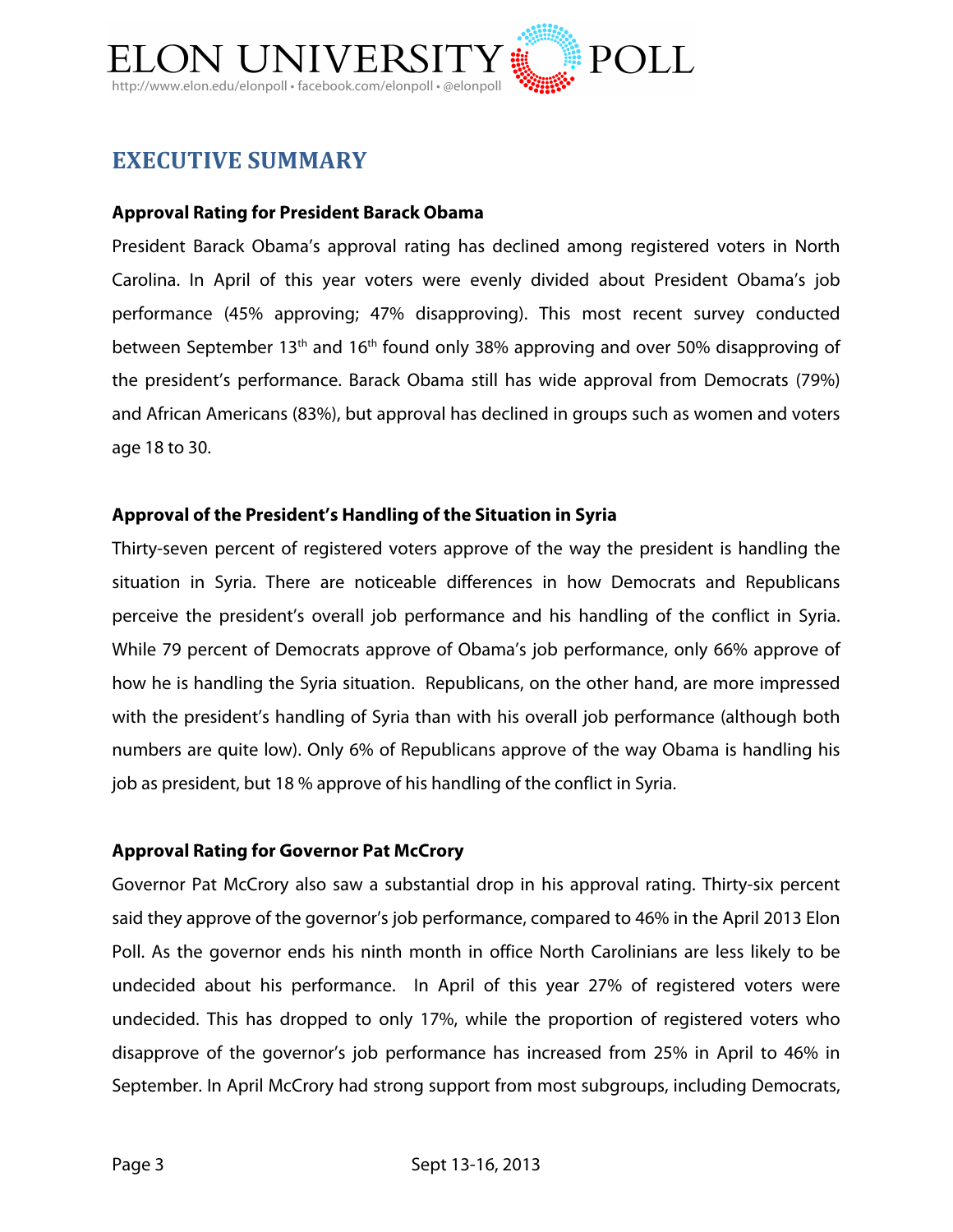

Independents, blacks, younger voters, and women. The current survey found the steepest declines in support came from Democrats, but McCrory lost support from Independents and Republicans, as well. In April, more African Americans approved (38%) of the way the governor was handling his job than disapproved (35%), but by September approval dropped to 22% and disapproval increased to 66% among blacks.

#### **Approval Rating for Congress**

The approval rating for Congress remained low with less than 14% of respondents approving of the job Congress is doing, but approval seems to be slowly increasing (In the February Congress had a 10% approval rating, in April approval was 12% among registered voters). Approval of Congress is low across all partisan attachments, but lowest among Independents (11%), followed by Democrats (14%) and then Republicans (19%). Congressional approval ratings are low for men (15%) and women (13%), blacks (13%) and whites (14%).

#### **Approval Rating for the General Assembly**

Although approval for the General Assembly in Raleigh is much higher than it is for the U.S. Congress, approval remains low and even saw a drop since April. Thirty-two percent of voters said they approve of the state legislature's job performance, down 3 points from the previous Elon University Poll in April, while over 48% said they disapprove (an increase of 8% since April). Unlike approval ratings for Congress, there are strong partisan differences in approval of the General Assembly. Only 19% of Democrats approve of the state legislature compared to 37% of Independents and 58% of Republicans. There was a sharp decline in support for the General Assembly among Democrats since April (28% to 19%) and an increase in support among Republicans (47% to 52%). Among Independents, approval declined from 36 % to 30%. Approval of the General Assembly tended to be lower among women and African Americans. In April of this year approval numbers were similar for blacks (33%) and whites (36%). By September this had changed noticeably with only 25% of African Americans and 35% of whites approving of the General Assembly.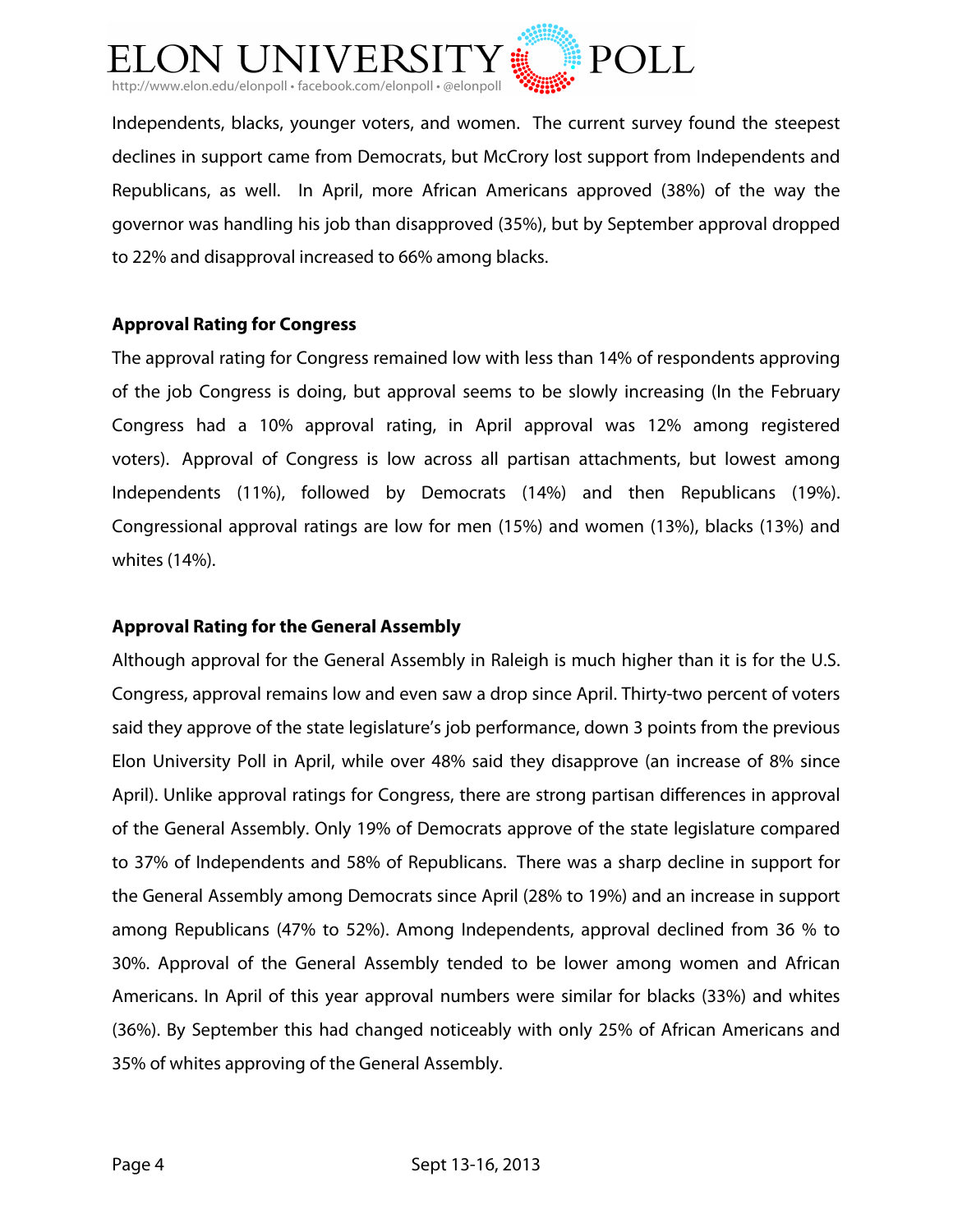

#### **Approval Ratings for Senators Hagan and Burr**

The two United States Senators representing North Carolina had very similar approval ratings and approval for both Senators has remained stable over the past three Elon University Polls. The September poll found 38% of registered voters approved of the job Kay Hagan was doing, while 37% said they approve of Richard Burr. Senator Hagan had more respondents who stated they disapprove of her performance (35%) than Senator Burr did (28%). Senator Burr (35%) had more respondents who replied they were unsure or didn't know how they felt than Senator Hagan (26%). Not surprisingly, approval ratings are associated with which party a respondent identifies with. Democrats were more likely to approve of Senator Hagan's performance (56%) than they were of Senator Burr's performance (29%) and Republicans were more likely to approve of Senator Burr (47%) than Senator Hagan (23%). Senator Hagan is up for reelection in 2014 and approval ratings are just one indicator (along with the president's approval rating) used in identifying vulnerable incumbents. A low approval rating for a Democratic Senator, combined with declining approval ratings of a Democratic President, can increase the likelihood the incumbent will face a high quality and experienced challenger in the general election.

#### **The 2014 U.S. Senate Race in North Carolina**

The September Poll asked respondents about two prominent Republican leaders in North Carolina who may face each other in the Republican Primary race for the U.S. Senate in May of 2014 and/or may face Senator Kay Hagan in the General Election in November of 2014. Registered voters were asked if they recognized the names Thom Tillis and Phil Berger. If a respondent said they recognized a name they were then given a follow up question as to whether they have a favorable or unfavorable opinion about the individual.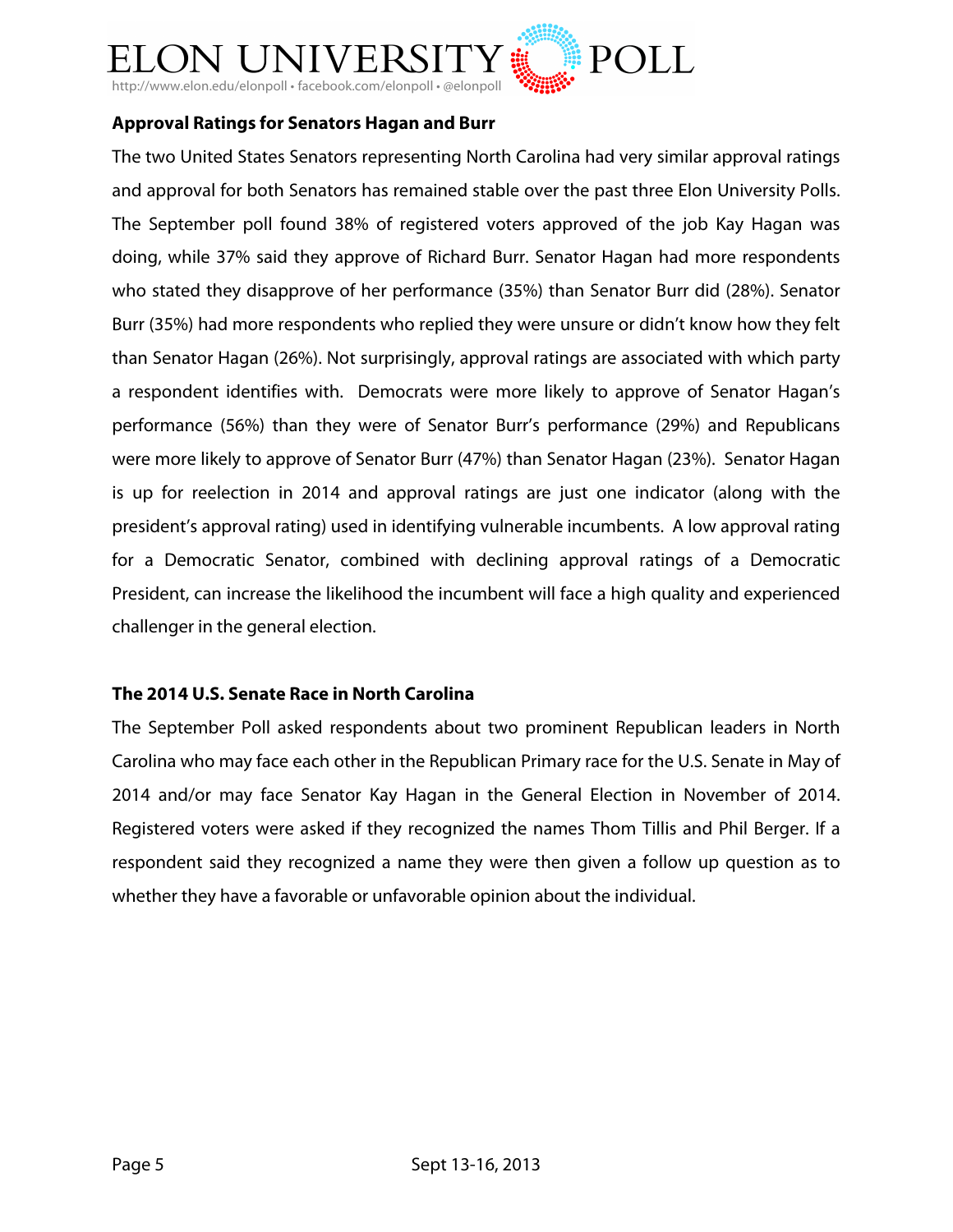

The results show that both Thom Tillis and Phil Berger are not well known among registered voters. Thirty-one percent of all respondents said they recognized the name Thom Tillis and 33% recognized the name Phil Berger. Name recognition for Thom Tillis was fairly even among Democrats (33%), Independents (31%) and Republicans (31%). Independents (37%) were more likely to have recognized name Phil Berger, followed by Republicans (33%) and then Democrats (27%).

Twenty-two percent of those who said they had heard of Thom Tillis went on to say they had a favorable opinion of the Speaker of the North Carolina House of Representatives. Approximately 21% of respondents who had heard of Phil Berger had a favorable opinion of the President Pro Tempore of the North Carolina State Senate. Republicans were much more likely to have a favorable opinion of Tillis (44%) and Berger (34%) than Democrats and Independents. Only 11% of Democrats and 15% of Independents had a favorable opinion Tillis, while 12% of Democrats and 18% of Independents had a favorable opinion of Berger.

# **NC on Tillis & Berger** "Do you recognize the name Thom Tillis?"







"Do you recognize the name Phil Berger"



Do you have a favorable or unfavorable opinion about Phil Berger? -Asked to those who recognized Berger



(c) Elon Poll 2013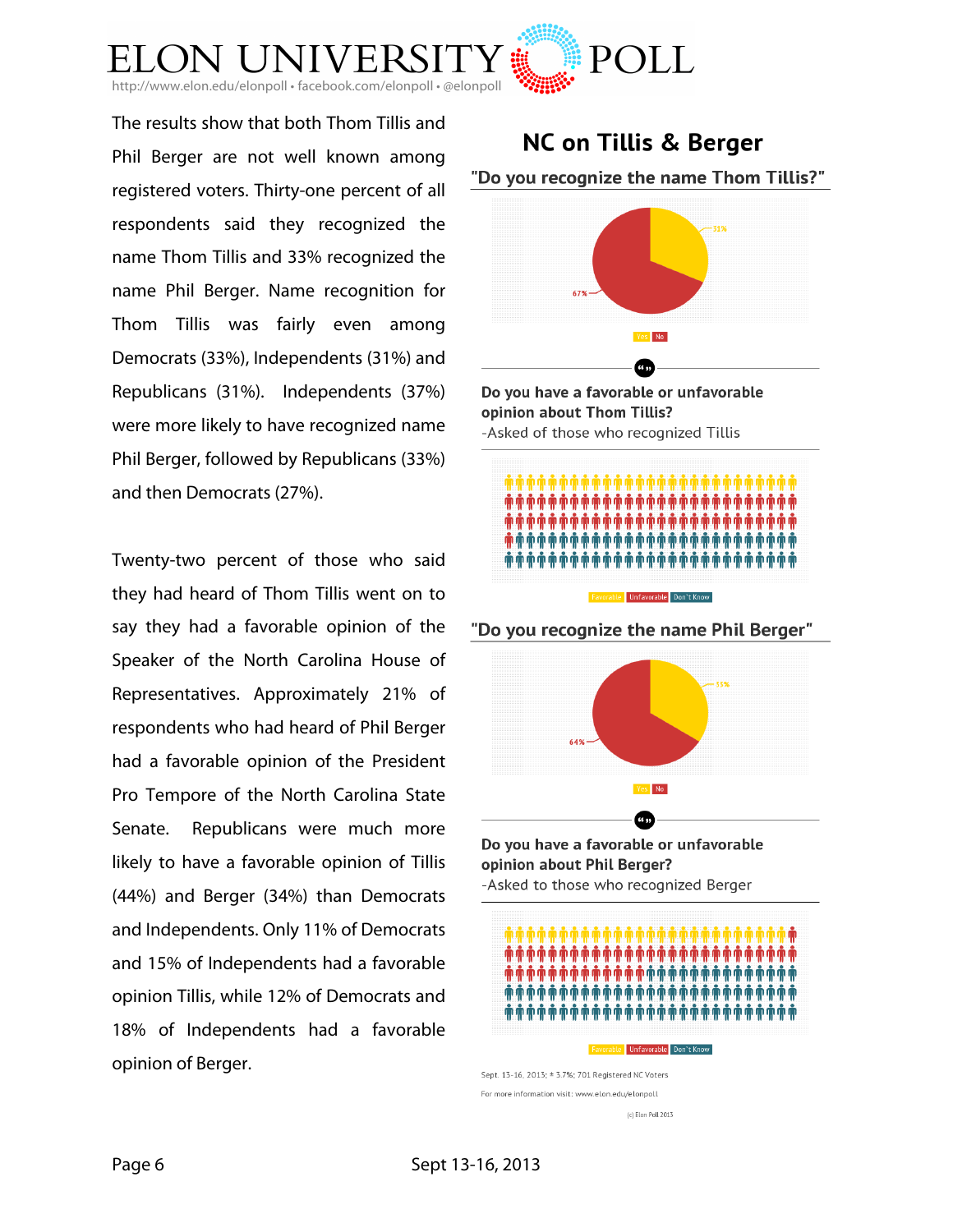

#### **Wrong or Right Direction: The Nation**

Only 23% of registered voters in North Carolina believe the country is headed in the right direction, compared to over 70% who feel the nation is off on the wrong track. Democrats are split as to which direction the country is taking, with 45% saying right direction and 46% saying wrong track. Only 8% of Republicans think the country is headed in the right direction, compared to 19% of independents. Perceptions of the economy were closely associated with whether a respondent believed the nation was going in the right direction or was on the wrong track. Ninety-five percent of respondents who said they believe the economy will get worse over the next year also said the country was on the wrong track.

#### **Wrong or Right Direction: North Carolina**

Thirty-one percent of registered voters in North Carolina believe the state is headed in the right direction, compared to almost 59% who feel North Carolina is off on the wrong track. Just over half of Republicans felt the state was heading in the right direction, while only 17% of Democrats felt the same way. Thirty-two percent of Independents believe the state is heading in the right direction. Women (28%) were less likely than men (36%) to think the

state is heading in the right direction. Blacks (75%) were more likely to feel the state was off on the wrong track than whites (55%).

Respondents who felt the state is on the wrong track were asked which party deserves more blame for North Carolina being on the wrong track. Almost half said the Republican Party, 19% said the Democratic Party, and 27% stated that neither party

# **GOP Blamed for NC's Wrong Track**

Now, thinking about things in this state, do you think things in North Carolina are going in the right direction, or do you think things are off on the wrong track?

[If wrong track] Which political party deserves more blame for North Carolina being on the wrong track? The Democratic Party or the Republican Party?



Sept. 17, 2013; ± 3.7%; 701 Registered NC Voters For more information visit www.elon.edu/elonpoll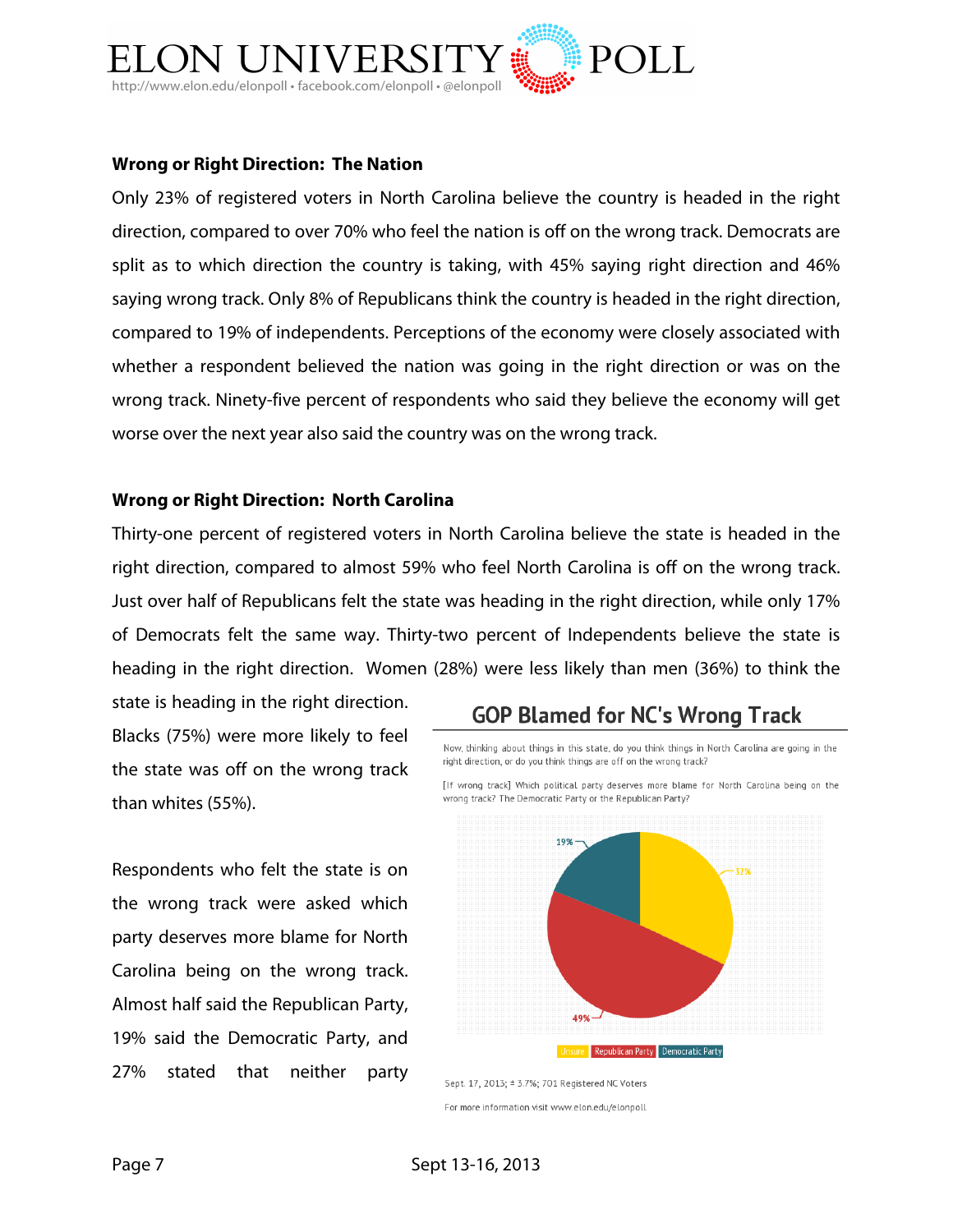

deserved more blame. The assignment of blame fell along party lines with 76% of Democrats blaming the Republican Party and 56% of Republicans blaming the Democratic Party. More independents blamed the Republicans (43%) than the Democrats (14%). African Americans placed the blame more heavily on the Republican Party (60%) than the Democratic Party (7%). Whites were also more likely to blame the Republican Party (46%) for being on the wrong track than the Democratic Party (23%).

#### **The Moral Monday Protests**

Almost 60% of those surveyed had heard of the protests known as Moral Mondays, which began at the state's capital on April 29<sup>th</sup> of this year and continue still today. Democrats (60%) and Independents (63%) were slightly more likely to have said they had heard of the protests



(c) Elon Poll 2013

than Republicans (56%). Respondents who were 51 years or older (69%) were more likely to have heard of Moral Mondays than respondents 30 years old or younger (44%).

Of the respondents who had heard of Moral Mondays, over 48% said they have a favorable opinion of the protests, 32% have an unfavorable opinion, and 19%

were unsure or didn't know how they felt. Not surprisingly, Democrats (75%) were more likely to have a positive opinion toward the protests, followed by Independents (45%) and then Republicans (25%). Women's (52%) opinion toward Moral Mondays were more positive than men's (44%) and a large proportion of African Americans (69%) viewed the protests in a favorable light, compared to whites (43%).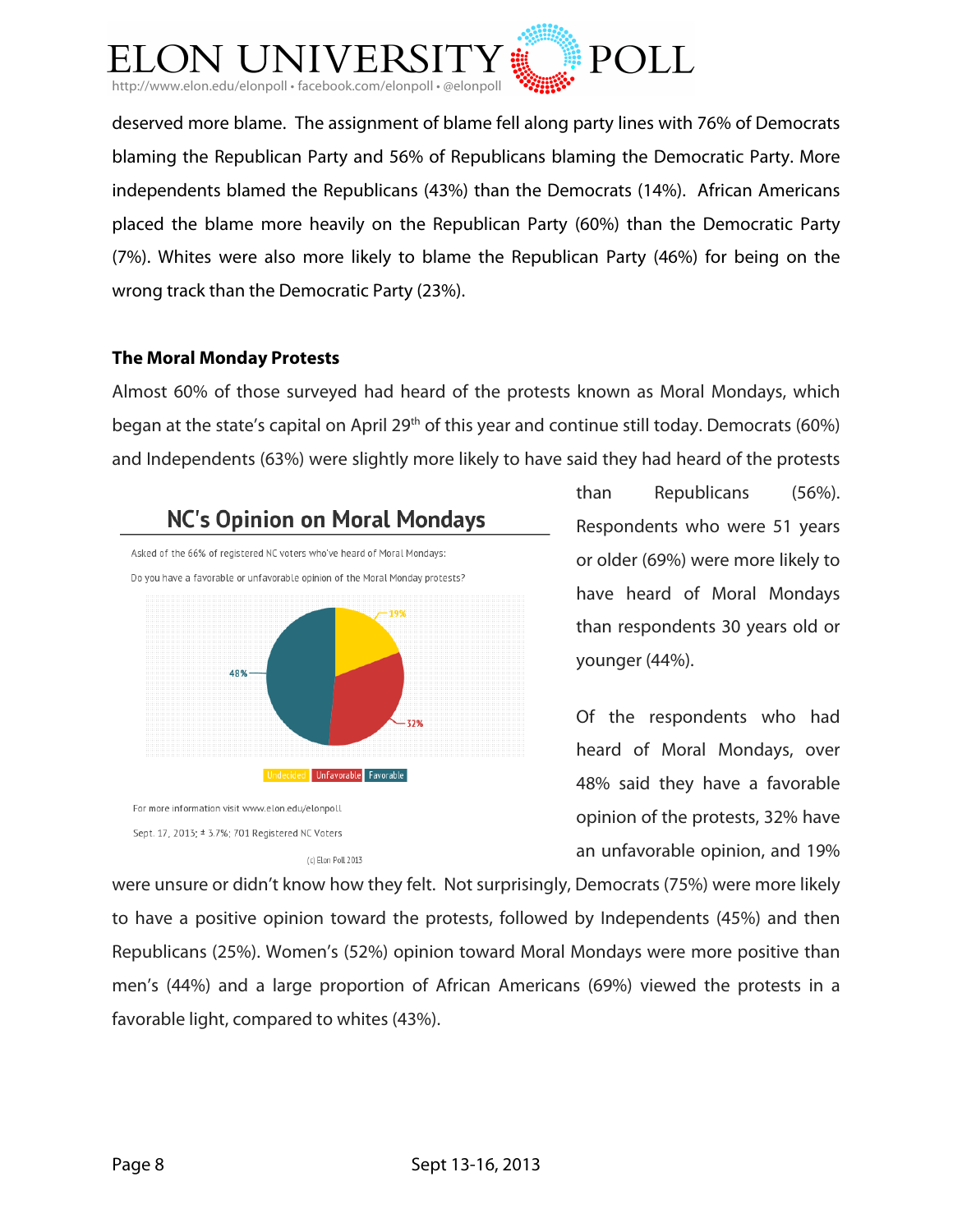

# **TOPLINE RESULTS**

#### **Approval President**

Do you [approve or disapprove] of the way Barack Obama is handling his job as president?

#### **Approval President Syria**

Do you [approve or disapprove] of the way Barack Obama is handling the situation in Syria?

#### **Approval Congress**

Do you [approve or disapprove] of the way Congress is doing its job?

#### **Approval of Governor**

Do you [approve or disapprove] of the way Pat McCrory is handling his job as governor?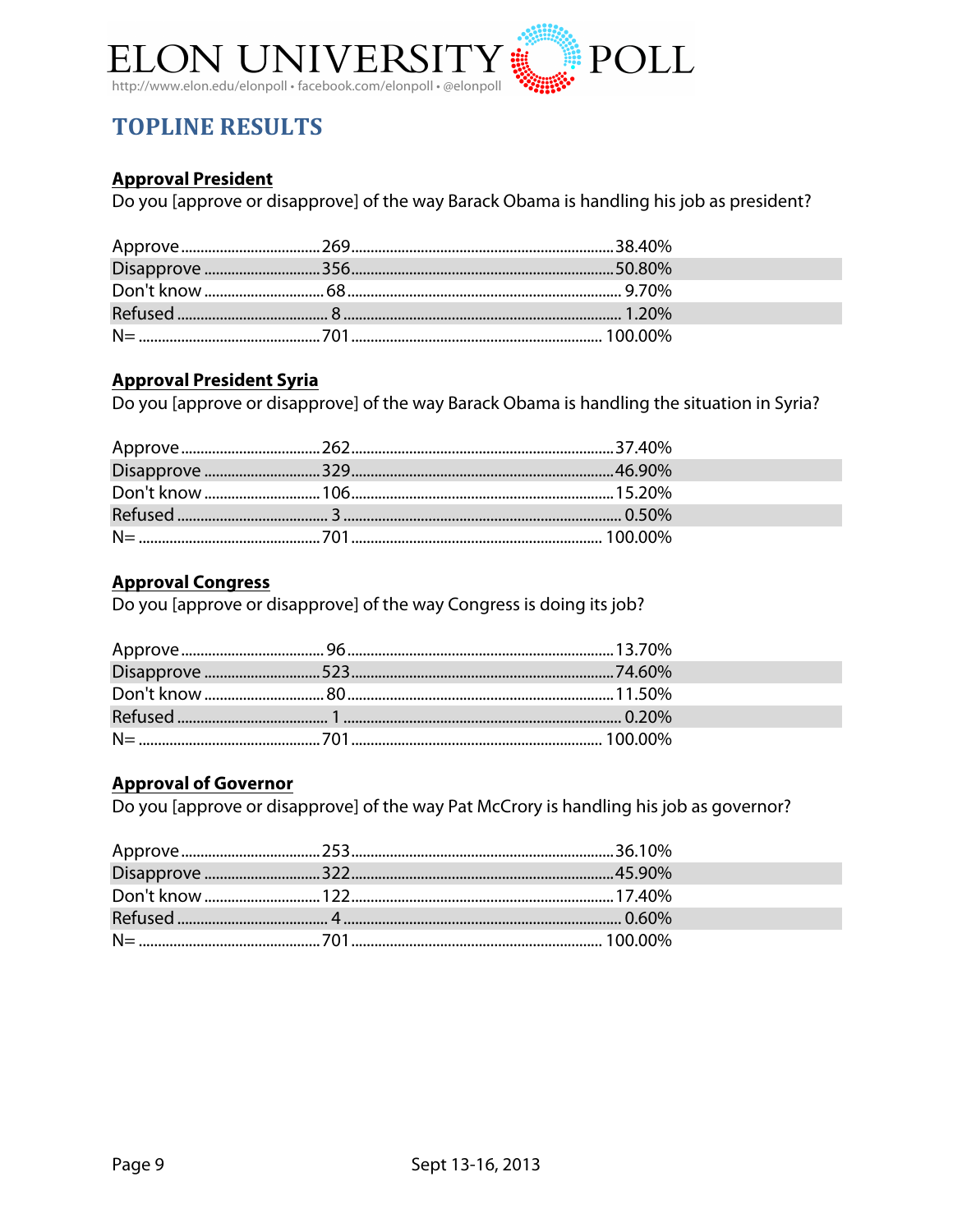

#### **Approval General Assembly**

What about the state legislature in Raleigh? Do you [approve or disapprove] of the way the North Carolina General Assembly is doing its job?

#### **Approval Hagan**

Do you [approve or disapprove] of the way Kay Hagan is handling her job as US Senator?

#### **Approval Burr**

Do you [approve or disapprove] of the way Richard Burr is handling his job as US Senator?

#### **Tillis Recognition**

| Do you recognized the name Thom Tillis? |  |  |
|-----------------------------------------|--|--|
|                                         |  |  |
|                                         |  |  |
|                                         |  |  |
|                                         |  |  |

#### **Tillis Favorability**

Do you have a favorable or unfavorable opinion about Thom Tillis? [asked of those who recognized Tillis]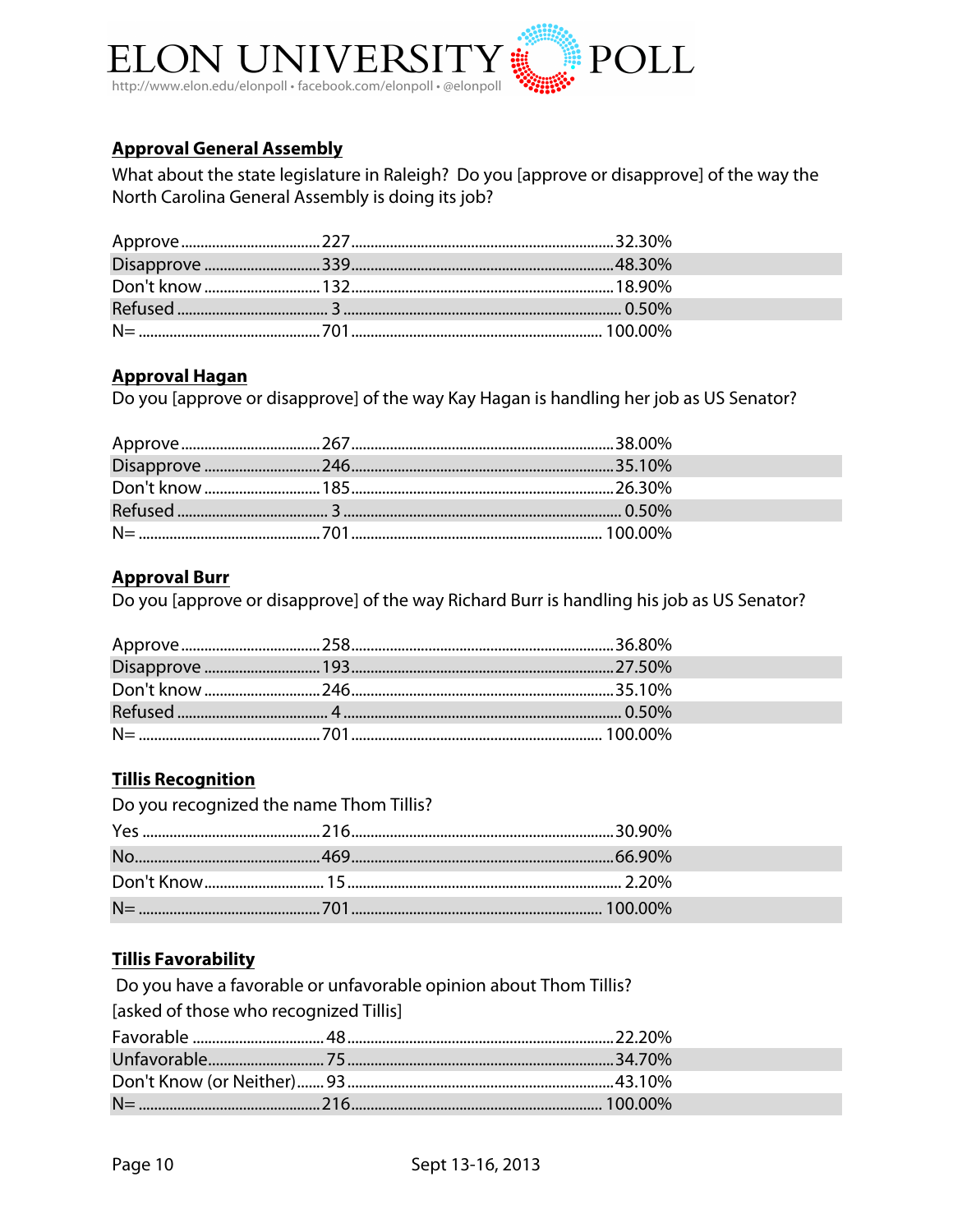

#### **Berger Recognition**

Do you recognize the name Phil Berger?

#### **Berger Favorability**

| Do you have a favorable or unfavorable opinion about Phil Berger? |  |
|-------------------------------------------------------------------|--|
|                                                                   |  |
|                                                                   |  |
|                                                                   |  |
|                                                                   |  |

#### **Right Track - Wrong Track: Country**

Do you think things in the nation are generally headed in the right direction or do you think things are off on the wrong track?

#### **Prospective Economic Evaluation**

Do you expect the economy to get better, get worse, or stay about the same over the next year?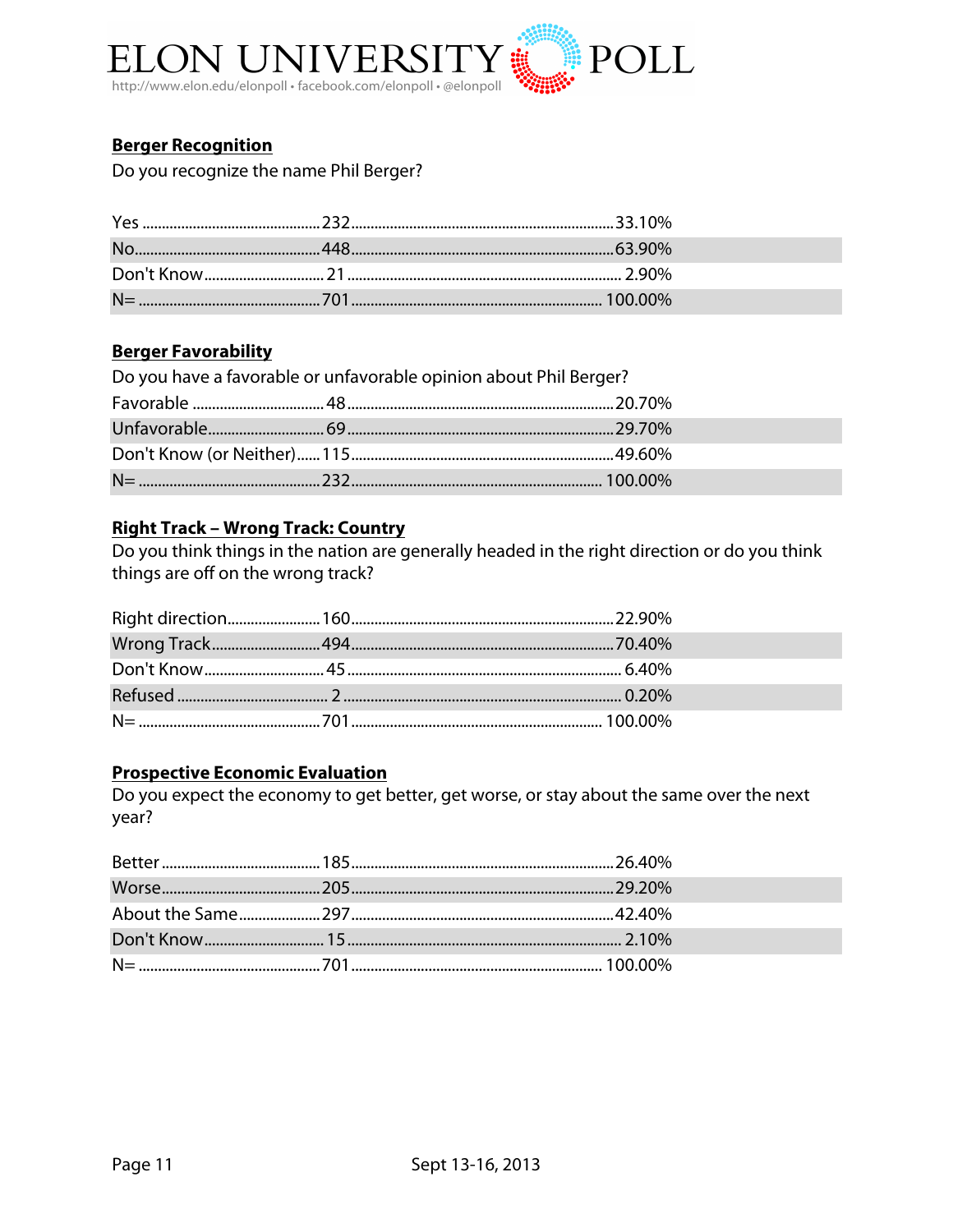

#### **Right Track - Wrong Track: State**

Now, thinking about things in this state, do you think things in North Carolina are going in the right direction, or do you think things are off on the wrong track?

#### **Party Blame**

Which political party deserves more blame for North Carolina being on the wrong track? The Democratic Party or the Republican Party?

#### **Moral Mondays Recognition**

Have you heard of the protests this summer in North Carolina known as Moral Mondays?

#### **Moral Mondays Favorability**

Do you have a favorable or unfavorable opinion of the Moral Monday protests?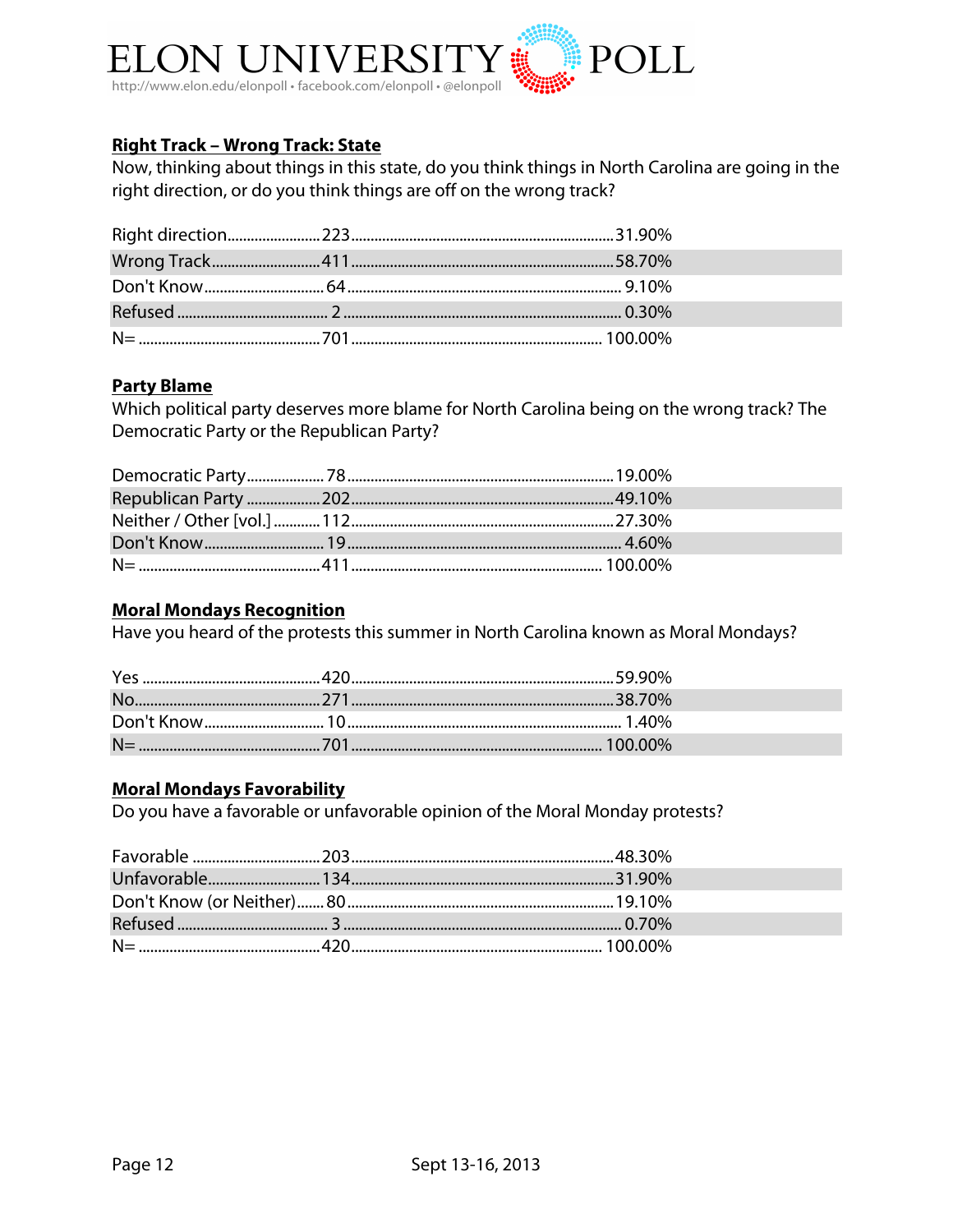

# **DEMOGRAPHICS**

#### **Party ID**

Generally speaking, do you usually think of yourself as a Democrat, Republican, Independent, or something else?

(If Party ID = 1) Would you call yourself a strong Democrat or not a strong Democrat?

(If Party ID = 2) Would you call yourself a strong Republican or not a strong Republican?

(If Party ID = 3, 4, or 8) Do you think of yourself as closer to the Republican Party or Democratic Party?

#### **Ideology**

When it comes to politics, do you usually think of yourself as liberal, moderate, conservative, or haven't you thought much about this? (Branches)

- Would you call yourself extremely conservative or not extremely conservative?
- Would you call yourself extremely liberal or not extremely liberal?
- Would you call yourselfslightly conservative or slightly liberal?
- If you had to choose, would you consider yourself a liberal, a conservative, or a moderate?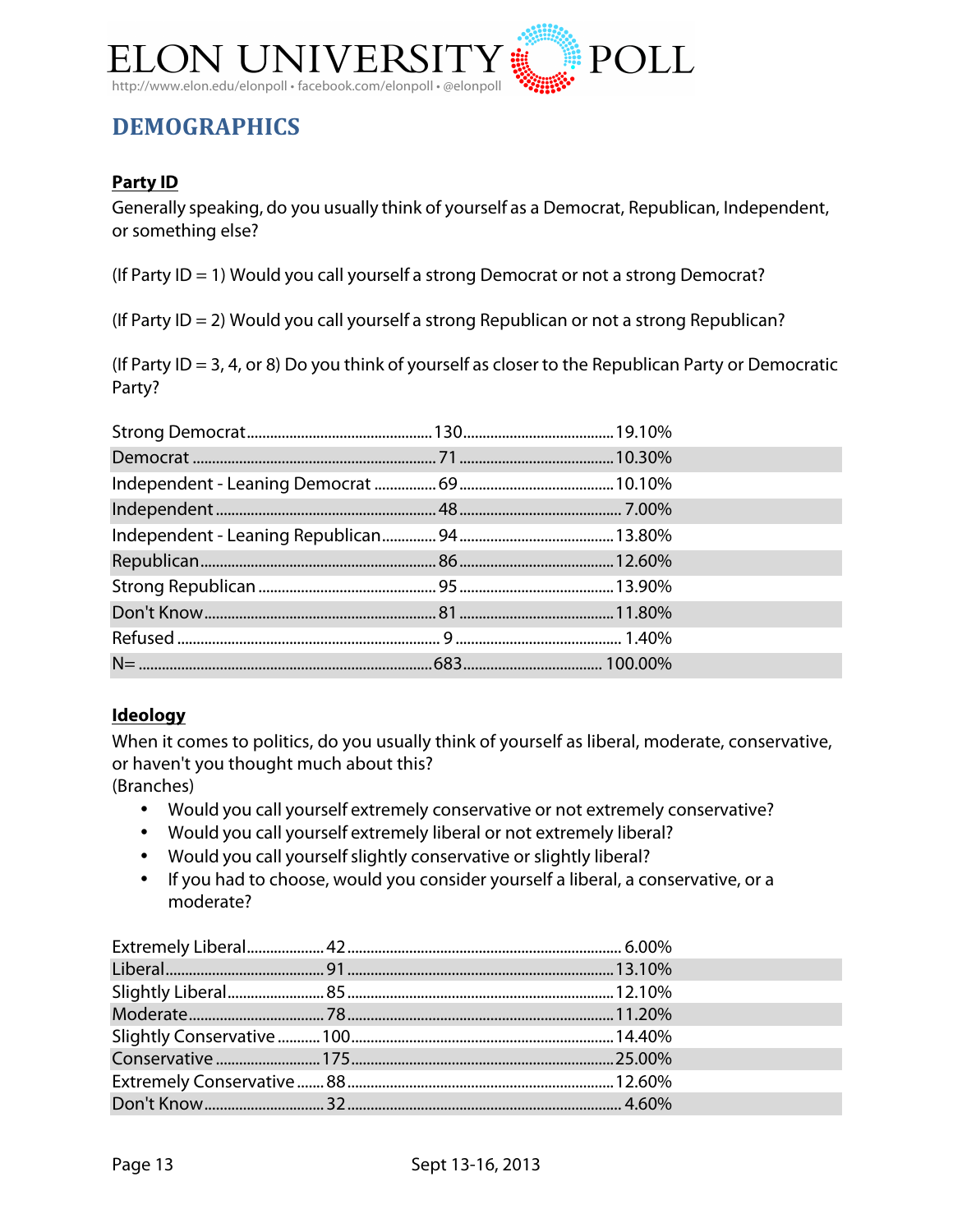

| <b>Refused</b> | $0\%$   |
|----------------|---------|
| $N=$           | 100.00% |

#### **Education**

How much school have you completed?

#### **Church Attendance**

Lots of things come up that keep people from attending religious services even if they want to. Thinking about your life these days, do you ever attend religious services, apart from occasional weddings, baptisms or funerals?

[If Church Attendance = YES] Do you go to religious services every week, almost every week, once or twice a month, a few times a year, or never?

#### **Religion**

Do you consider yourself Christian, Jewish, Muslim, something else, or not religious? Do you consider yourself Protestant, Catholic, Mormon, or something else? (IF RELIGION = PROTESTANT) Would you call yourself a born-again Christian, that is, have you personally had a conversion experience related to Jesus Christ?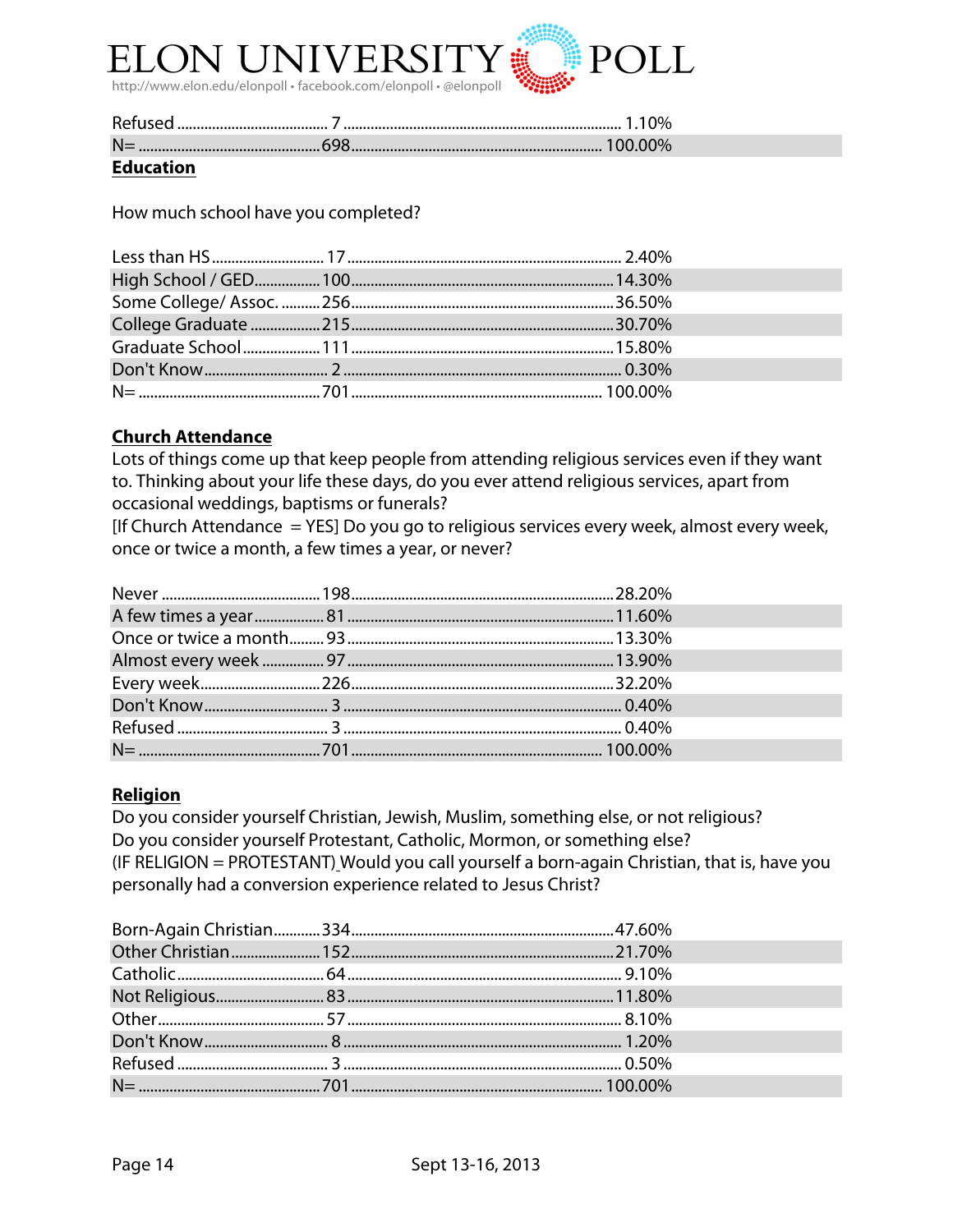

#### **Income**

Is your annual household income more or less than \$50,000?  $($ If = Under \$50,000) Is it more or less than \$25,000? (If = Over \$50,000) Is it more or less than \$75,000?

#### **Place of Origin**

Are you originally from North Carolina? Are you originally from the South?

#### Age

How old are you?

#### Race

For statistical purposes only, could you please tell me your race or ethnic background?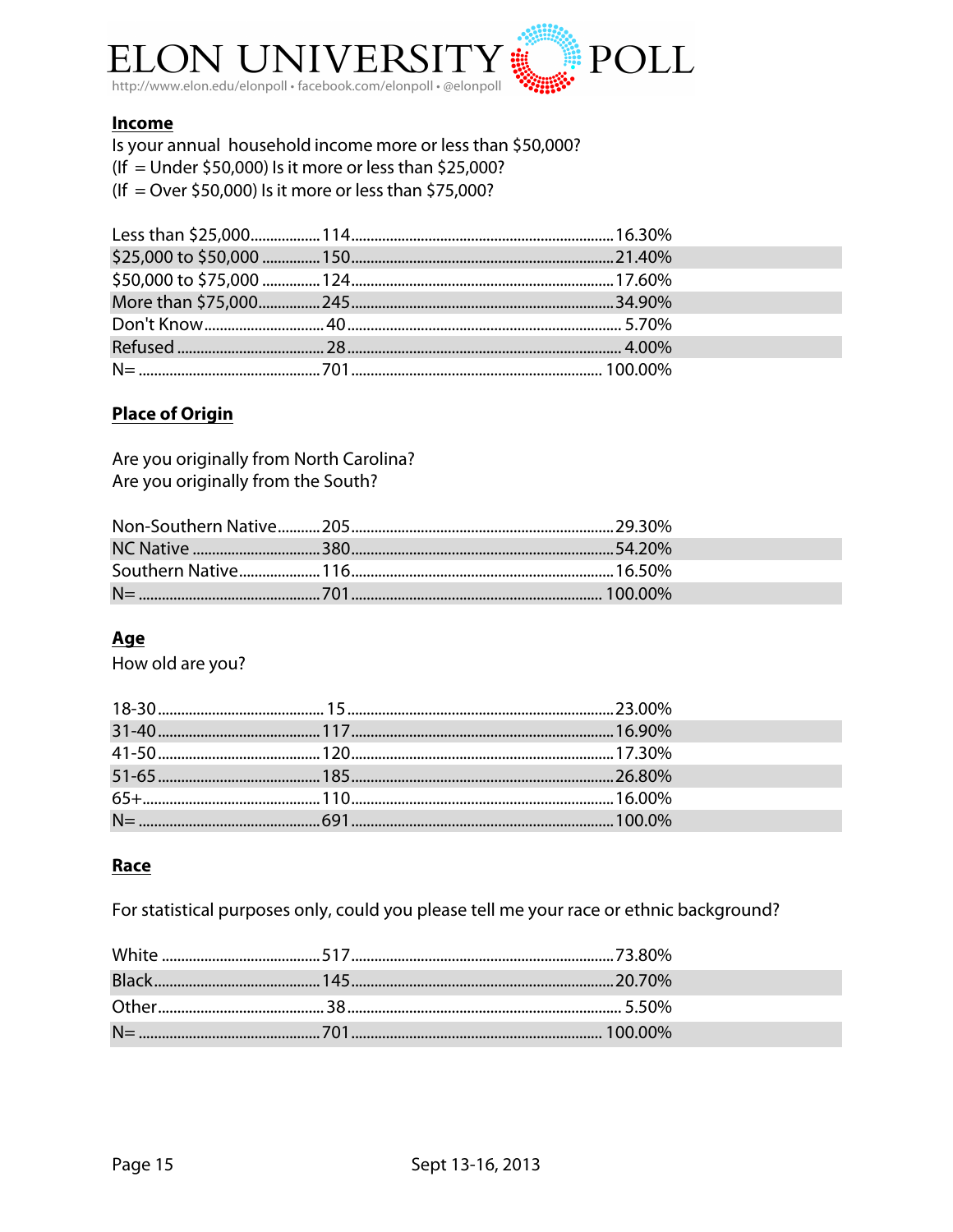

# **CROSS-TABS**

### **Approval!President**

Do you [approve or disapprove] of the way Barack Obama is handling his job as president?

| <b>Party ID &amp; Presidential Approval</b>                    |      |      |      |      |      |  |  |
|----------------------------------------------------------------|------|------|------|------|------|--|--|
| Don't know<br>Refused<br><b>Disapprove</b><br>Total<br>Approve |      |      |      |      |      |  |  |
|                                                                | $\%$ | $\%$ | $\%$ | $\%$ | $\%$ |  |  |
| <b>Democrats</b>                                               | 79   | 11   | 10   |      | 100  |  |  |
| Independents                                                   | 32   | 53   | 14   |      | 100  |  |  |
| <b>Republicans</b>                                             | 6    | 89   |      |      | 100  |  |  |
| <b>Don't Know / Refused</b>                                    | 30   | 59   | 11   |      | 100  |  |  |
| <b>Total</b>                                                   | 38   | 51   | 10   |      | 100  |  |  |

| <b>Gender &amp; Presidential Approval</b> |                                                                |      |      |      |      |  |  |
|-------------------------------------------|----------------------------------------------------------------|------|------|------|------|--|--|
|                                           | Refused<br>Don't know<br>Total<br><b>Disapprove</b><br>Approve |      |      |      |      |  |  |
|                                           | %                                                              | $\%$ | $\%$ | $\%$ | $\%$ |  |  |
| <b>Male</b>                               | 35                                                             | 52   | 11   |      | 100  |  |  |
| <b>Female</b>                             | 41                                                             | 50   | 9    |      | 100  |  |  |
| <b>Total</b>                              | 38                                                             |      | 10   |      | 100  |  |  |

| <b>Age &amp; Presidential Approval</b> |                                                       |    |      |          |     |  |
|----------------------------------------|-------------------------------------------------------|----|------|----------|-----|--|
|                                        | Don't know<br>Refused<br><b>Disapprove</b><br>Approve |    |      |          |     |  |
|                                        | %                                                     | %  | $\%$ | $\%$     | %   |  |
| 18-30                                  | 38                                                    | 46 | 15   |          | 100 |  |
| $31 - 40$                              | 33                                                    | 57 | 10   | $\Omega$ | 100 |  |
| 41-50                                  | 42                                                    | 47 | 9    |          | 100 |  |
| $51 - 65$                              | 43                                                    | 48 | 7    | າ        | 100 |  |
| $65+$                                  | 35                                                    | 57 |      |          | 100 |  |
| <b>Total</b>                           | 39                                                    | 50 | 10   |          | 100 |  |

| <b>Race &amp; Presidential Approval</b> |                                                                |      |      |      |     |  |  |
|-----------------------------------------|----------------------------------------------------------------|------|------|------|-----|--|--|
|                                         | Refused<br>Don't know<br>Total<br><b>Disapprove</b><br>Approve |      |      |      |     |  |  |
|                                         | $\%$                                                           | $\%$ | $\%$ | $\%$ | %   |  |  |
| <b>White</b>                            | 26                                                             | 63   | 9    |      | 100 |  |  |
| <b>Black</b>                            | 83                                                             |      | 9    | 0    | 100 |  |  |
| <b>Other</b>                            | 31                                                             | 46   | 20   |      | 100 |  |  |
| <b>Total</b>                            | 38                                                             |      | 10   |      | 100 |  |  |

# **Approval President Syria**

Do you [approve or disapprove] of the way Barack Obama is handling the situation in Syria?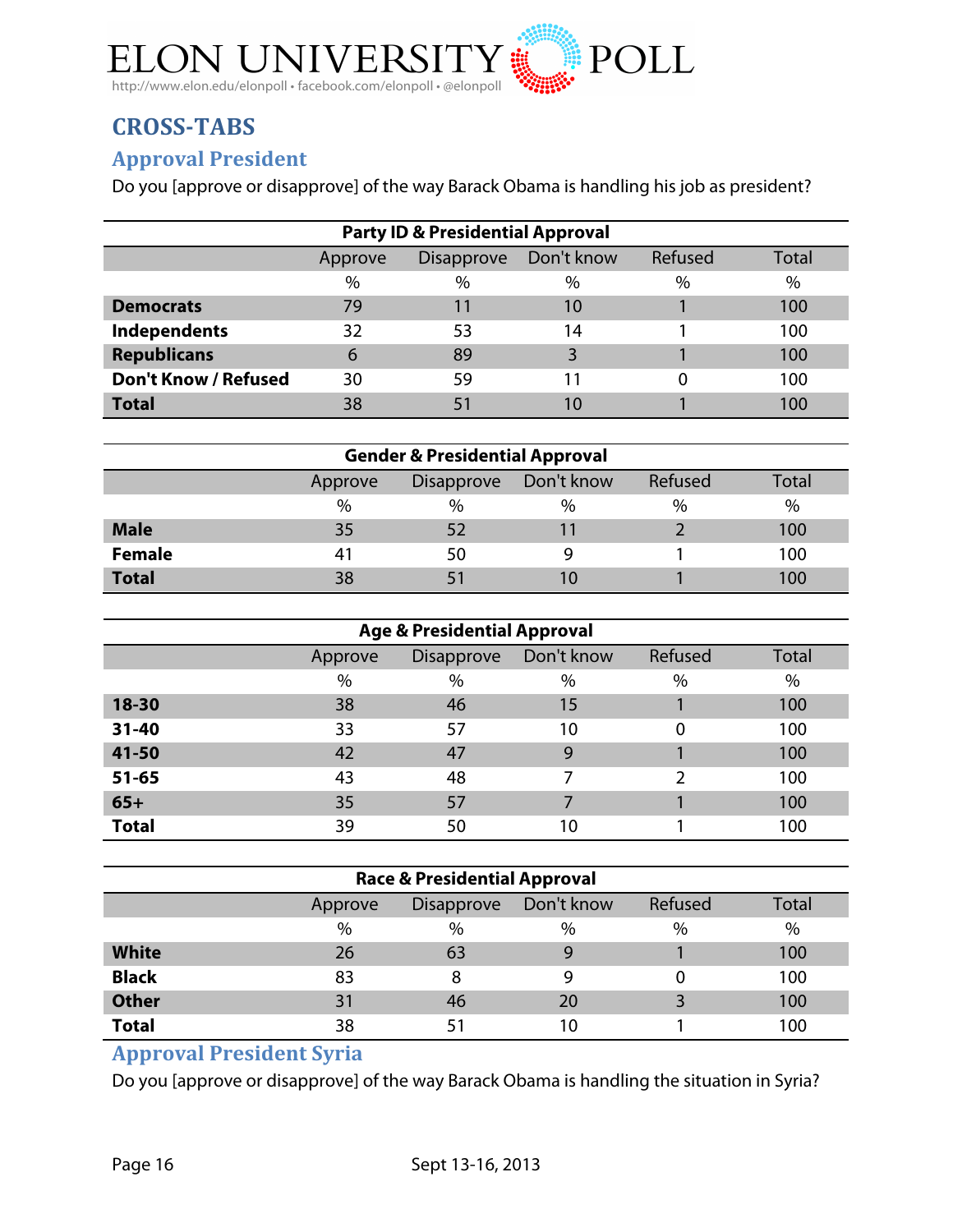

| <b>Party ID and Obama Syria Approval</b> |         |                                            |      |      |     |  |  |
|------------------------------------------|---------|--------------------------------------------|------|------|-----|--|--|
|                                          | Approve | Don't know<br>Refused<br><b>Disapprove</b> |      |      |     |  |  |
|                                          | $\%$    | $\%$                                       | $\%$ | $\%$ | %   |  |  |
| <b>Democrats</b>                         | 66      | 18                                         | 16   |      | 100 |  |  |
| Independents                             | 32      | 54                                         | 14   |      | 100 |  |  |
| <b>Republicans</b>                       | 18      | 67                                         | 15   |      | 100 |  |  |
| <b>Don't Know / Refused</b>              | 24      | 55                                         | 18   |      | 100 |  |  |
| <b>Total</b>                             | 37      | -47                                        | 15   |      | 100 |  |  |

| <b>Gender &amp; Obama Syria Approval</b> |                                                       |      |      |      |      |  |
|------------------------------------------|-------------------------------------------------------|------|------|------|------|--|
|                                          | Don't know<br>Refused<br><b>Disapprove</b><br>Approve |      |      |      |      |  |
|                                          | $\%$                                                  | $\%$ | $\%$ | $\%$ | $\%$ |  |
| <b>Male</b>                              | 35                                                    | 50   | 14   |      | 100  |  |
| <b>Female</b>                            | 39                                                    | 45   | 16   |      | 100  |  |
| <b>Total</b>                             | 37                                                    | 47   |      |      | 100  |  |

| Age & Obama Syria Approval |         |                   |            |          |       |
|----------------------------|---------|-------------------|------------|----------|-------|
|                            | Approve | <b>Disapprove</b> | Don't know | Refused  | Total |
|                            | $\%$    | %                 | $\%$       | $\%$     | %     |
| 18-30                      | 31      | 50                | 19         | $\Omega$ | 100   |
| $31 - 40$                  | 35      | 47                | 18         |          | 100   |
| 41-50                      | 38      | 46                | 15         |          | 100   |
| $51 - 65$                  | 44      | 43                | 11         |          | 100   |
| $65+$                      | 36      | 50                | 14         | 0        | 100   |
| <b>Total</b>               | 37      | 47                | 15         |          | 100   |

| Race & Obama Syria Approval |                                                       |      |      |      |      |  |
|-----------------------------|-------------------------------------------------------|------|------|------|------|--|
|                             | Refused<br>Don't know<br><b>Disapprove</b><br>Approve |      |      |      |      |  |
|                             | $\%$                                                  | $\%$ | $\%$ | $\%$ | $\%$ |  |
| <b>White</b>                | 31                                                    | 55   | 14   |      | 100  |  |
| <b>Black</b>                | 61                                                    | 19   | 20   |      | 100  |  |
| <b>Other</b>                | 39                                                    | 49   | 9    |      | 100  |  |
| <b>Total</b>                | 37                                                    | 47   | 15   |      | 100  |  |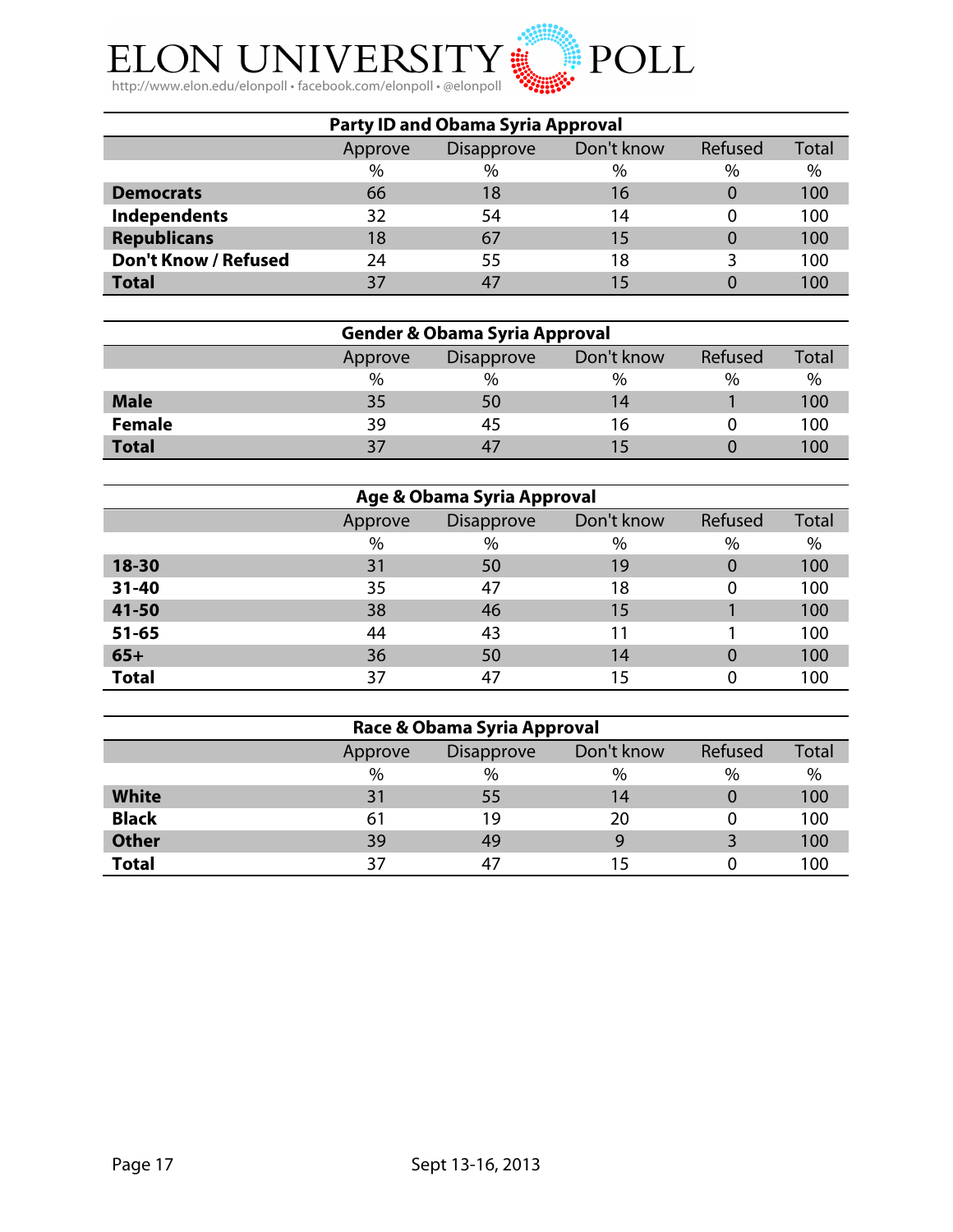

# **Approval!Congress**

Do you [approve or disapprove] of the way Congress is doing its job?

| <b>Party ID &amp; Congress Approval</b> |         |                   |               |          |       |  |  |  |  |
|-----------------------------------------|---------|-------------------|---------------|----------|-------|--|--|--|--|
|                                         | Approve | <b>Disapprove</b> | Don't know    | Refused  | Total |  |  |  |  |
|                                         | $\%$    | $\frac{0}{0}$     | $\frac{0}{0}$ | $\%$     | $\%$  |  |  |  |  |
| <b>Democrats</b>                        | 14      | 79                |               | $\Omega$ | 100   |  |  |  |  |
| Independents                            | 11      | 78                |               | 0        | 100   |  |  |  |  |
| <b>Republicans</b>                      | 19      | 66                | 14            | 0        | 100   |  |  |  |  |
| <b>Don't Know / Refused</b>             |         | 65                | 29            | 0        | 100   |  |  |  |  |
| <b>Total</b>                            | 14      | 75                |               |          | 100   |  |  |  |  |

| <b>Gender &amp; Congress Approval</b> |                                                       |               |      |               |      |  |  |  |
|---------------------------------------|-------------------------------------------------------|---------------|------|---------------|------|--|--|--|
|                                       | Don't know<br>Refused<br><b>Disapprove</b><br>Approve |               |      |               |      |  |  |  |
|                                       | $\%$                                                  | $\frac{0}{0}$ | $\%$ | $\frac{0}{0}$ | $\%$ |  |  |  |
| <b>Male</b>                           | 15                                                    | 77            | 8    |               | 100  |  |  |  |
| <b>Female</b>                         | 13                                                    |               | 14   |               | 100  |  |  |  |
| <b>Total</b>                          | 14                                                    | 75            |      |               | 100  |  |  |  |

| <b>Age &amp; Congress Approval</b> |         |                   |            |          |              |  |  |  |  |
|------------------------------------|---------|-------------------|------------|----------|--------------|--|--|--|--|
|                                    | Approve | <b>Disapprove</b> | Don't know | Refused  | <b>Total</b> |  |  |  |  |
|                                    | $\%$    | %                 | $\%$       | %        | $\%$         |  |  |  |  |
| 18-30                              | 17      | 67                | 16         | $\Omega$ | 100          |  |  |  |  |
| $31 - 40$                          | 19      | 73                | 8          | $\Omega$ | 100          |  |  |  |  |
| 41-50                              | 11      | 75                | 13         |          | 100          |  |  |  |  |
| $51 - 65$                          | 10      | 81                | 9          | $\Omega$ | 100          |  |  |  |  |
| $65+$                              | 12      | 76                | 11         |          | 100          |  |  |  |  |
| <b>Total</b>                       | 14      | 75                | 12         | $\Omega$ | 100          |  |  |  |  |

| <b>Race &amp; Congress Approval</b> |                                                |      |      |          |      |  |  |  |
|-------------------------------------|------------------------------------------------|------|------|----------|------|--|--|--|
|                                     | Refused<br>Don't know<br>Disapprove<br>Approve |      |      |          |      |  |  |  |
|                                     | $\%$                                           | $\%$ | $\%$ | $\%$     | $\%$ |  |  |  |
| <b>White</b>                        | 14                                             | 74   | 12   |          | 100  |  |  |  |
| <b>Black</b>                        | 13                                             | 77   | 11   | 0        | 100  |  |  |  |
| <b>Other</b>                        | 10                                             | 81   | 8    | $\Omega$ | 100  |  |  |  |
| <b>Total</b>                        | 14                                             | 75   |      |          | 100  |  |  |  |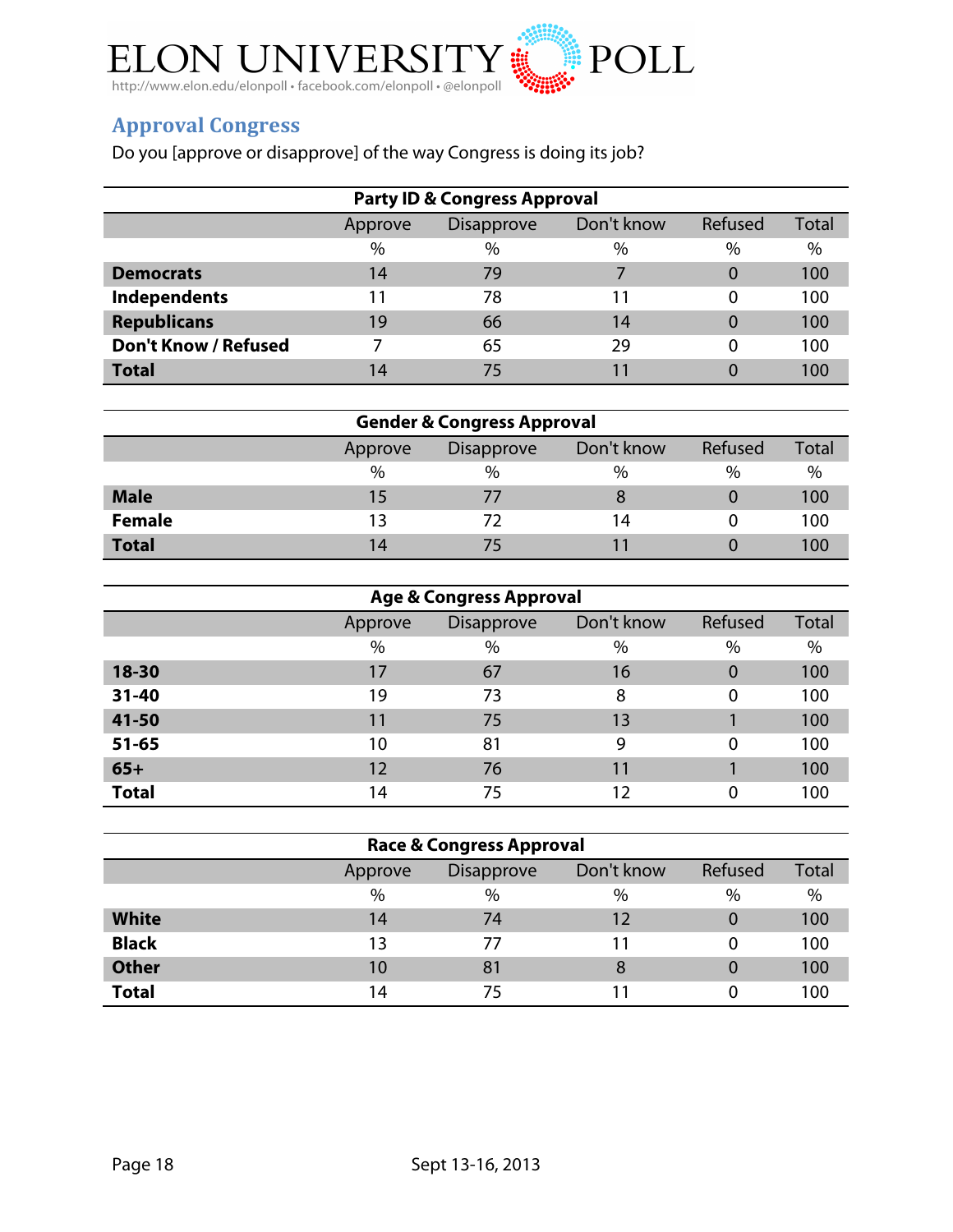

# **Approval!Governor**

# Do you [approve or disapprove] of the way Pat McCrory is handling his job as governor?

| <b>Party ID &amp; Governor Approval</b> |         |                   |            |         |              |  |  |  |
|-----------------------------------------|---------|-------------------|------------|---------|--------------|--|--|--|
|                                         | Approve | <b>Disapprove</b> | Don't know | Refused | <b>Total</b> |  |  |  |
|                                         | $\%$    | $\%$              | $\%$       | $\%$    | $\%$         |  |  |  |
| <b>Democrats</b>                        | 18      | 73                | 9          | 0       | 100          |  |  |  |
| Independents                            | 37      | 42                | 22         | 0       | 100          |  |  |  |
| <b>Republicans</b>                      | 58      | 21                | 19         |         | 100          |  |  |  |
| <b>Don't Know / Refused</b>             | 24      | 49                | 22         | 4       | 100          |  |  |  |
| <b>Total</b>                            | 36      | 46                |            |         | 100          |  |  |  |

|               | <b>Gender &amp; Governor Approval</b>                 |      |      |      |      |  |  |  |  |  |
|---------------|-------------------------------------------------------|------|------|------|------|--|--|--|--|--|
|               | Don't know<br>Refused<br><b>Disapprove</b><br>Approve |      |      |      |      |  |  |  |  |  |
|               | $\%$                                                  | $\%$ | $\%$ | $\%$ | $\%$ |  |  |  |  |  |
| <b>Male</b>   | 41                                                    | 42   |      |      | 100  |  |  |  |  |  |
| <b>Female</b> | 32                                                    | 49   | 18   |      | 100  |  |  |  |  |  |
| <b>Total</b>  | 36                                                    | 46   |      |      | 100  |  |  |  |  |  |

| <b>Age &amp; Governor Approval</b> |         |                   |            |                |              |  |  |  |  |
|------------------------------------|---------|-------------------|------------|----------------|--------------|--|--|--|--|
|                                    | Approve | <b>Disapprove</b> | Don't know | Refused        | <b>Total</b> |  |  |  |  |
|                                    | $\%$    | $\%$              | $\%$       | %              | $\%$         |  |  |  |  |
| 18-30                              | 39      | 45                | 16         | $\overline{0}$ | 100          |  |  |  |  |
| $31 - 40$                          | 31      | 45                | 24         | $\Omega$       | 100          |  |  |  |  |
| 41-50                              | 33      | 48                | 18         |                | 100          |  |  |  |  |
| $51 - 65$                          | 35      | 48                | 16         |                | 100          |  |  |  |  |
| $65+$                              | 41      | 44                | 15         |                | 100          |  |  |  |  |
| <b>Total</b>                       | 36      | 46                | 17         |                | 100          |  |  |  |  |

| Race & Governor Approval |         |            |            |         |              |  |  |  |  |
|--------------------------|---------|------------|------------|---------|--------------|--|--|--|--|
|                          | Approve | Disapprove | Don't know | Refused | <b>Total</b> |  |  |  |  |
|                          | $\%$    | $\%$       | %          | $\%$    | $\%$         |  |  |  |  |
| <b>White</b>             | 42      | 40         | 18         |         | 100          |  |  |  |  |
| <b>Black</b>             | 22      | 66         | 12         |         | 100          |  |  |  |  |
| <b>Other</b>             | 15      | 52         | 31         |         | 100          |  |  |  |  |
| <b>Total</b>             | 36      | 46         |            |         | 100          |  |  |  |  |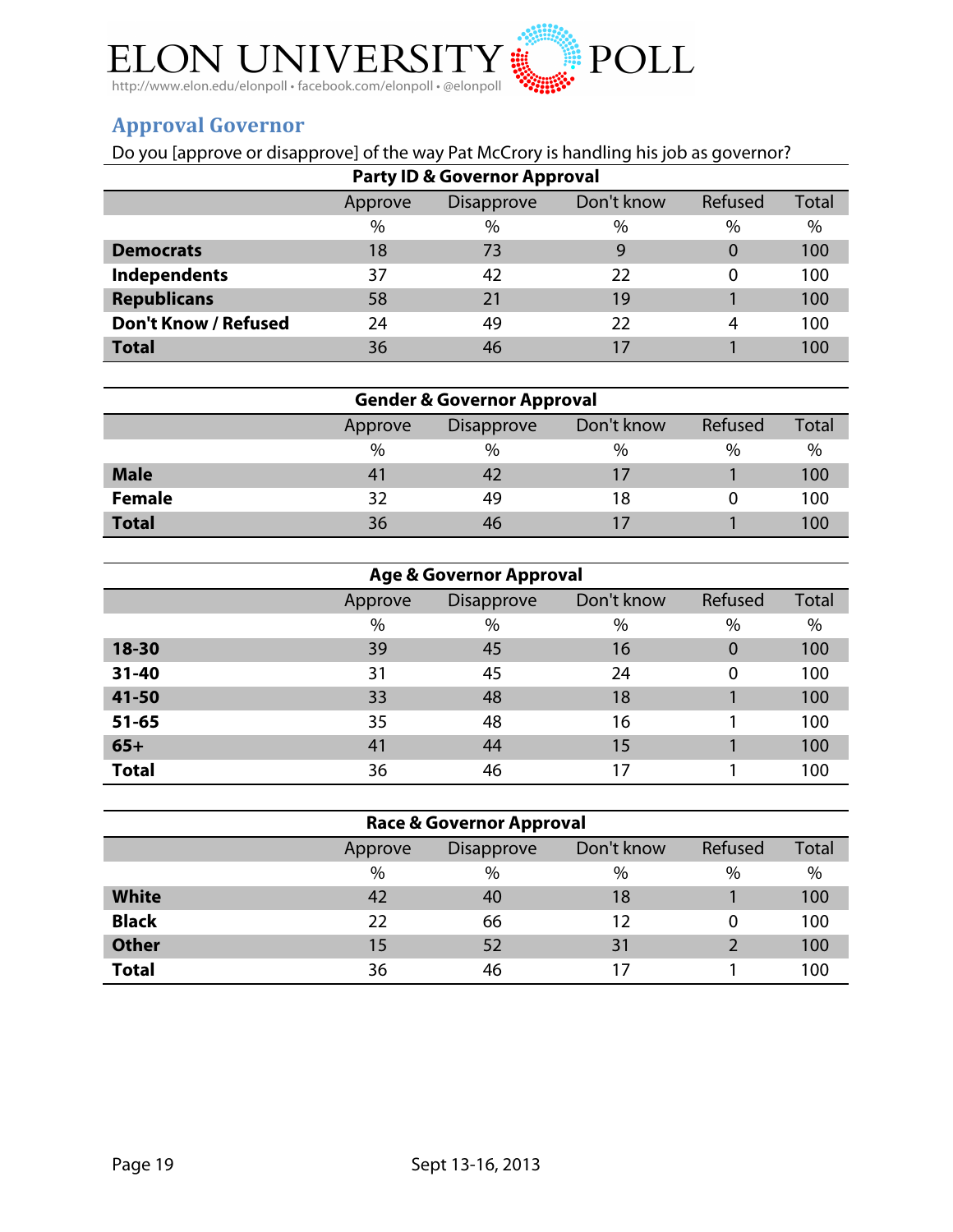

### **Approval General Assembly**

What about the state legislature in Raleigh? Do you [approve or disapprove] of the way the North Carolina General Assembly is doing its job?

|                             | <b>Party ID &amp; NCGA Approval</b> |                   |            |          |       |  |
|-----------------------------|-------------------------------------|-------------------|------------|----------|-------|--|
|                             | Approve                             | <b>Disapprove</b> | Don't know | Refused  | Total |  |
|                             | %                                   | $\%$              | $\%$       | $\%$     | $\%$  |  |
| <b>Democrats</b>            | 19                                  | 69                | 11         | $\Omega$ | 100   |  |
| Independents                | 30                                  | 53                | 17         | 0        | 100   |  |
| <b>Republicans</b>          | 52                                  | 20                | 27         |          | 100   |  |
| <b>Don't Know / Refused</b> | 25                                  | 37                | 35         | 3        | 100   |  |
| <b>Total</b>                | 32                                  | 48                | 19         | $\Omega$ | 100   |  |

| <b>Gender &amp; NCGA</b> |         |            |            |          |       |  |  |  |
|--------------------------|---------|------------|------------|----------|-------|--|--|--|
|                          | Approve | Disapprove | Don't know | Refused  | Total |  |  |  |
|                          | $\%$    | %          | $\%$       | $\%$     | %     |  |  |  |
| <b>Male</b>              | 37      | 45         | 17         | $\Omega$ | 100   |  |  |  |
| <b>Female</b>            | 28      | 51         | 20         |          | 100   |  |  |  |
| <b>Total</b>             | 32      | 48         | 19         |          | 100   |  |  |  |

| <b>Age &amp; NCGA Approval</b> |         |                   |            |             |       |  |  |  |
|--------------------------------|---------|-------------------|------------|-------------|-------|--|--|--|
|                                | Approve | <b>Disapprove</b> | Don't know | Refused     | Total |  |  |  |
|                                | %       | $\%$              | %          | $\%$        | $\%$  |  |  |  |
| 18-30                          | 36      | 51                | 13         | $\mathbf 0$ | 100   |  |  |  |
| $31 - 40$                      | 33      | 45                | 23         | 0           | 100   |  |  |  |
| 41-50                          | 25      | 56                | 19         | $\mathbf 0$ | 100   |  |  |  |
| $51 - 65$                      | 29      | 51                | 19         |             | 100   |  |  |  |
| $65+$                          | 37      | 39                | 23         |             | 100   |  |  |  |
| <b>Total</b>                   | 32      | 49                | 19         | $\Omega$    | 100   |  |  |  |

| <b>Race &amp; NCGA Approval</b> |         |                   |            |          |              |  |  |  |  |
|---------------------------------|---------|-------------------|------------|----------|--------------|--|--|--|--|
|                                 | Approve | <b>Disapprove</b> | Don't know | Refused  | <b>Total</b> |  |  |  |  |
|                                 | %       | %                 | $\%$       | $\%$     | $\%$         |  |  |  |  |
| <b>White</b>                    | 35      | 44                | 20         |          | 100          |  |  |  |  |
| <b>Black</b>                    | 25      | 63                | 13         | 0        | 100          |  |  |  |  |
| <b>Other</b>                    | 21      | 56                | 23         | $\Omega$ | 100          |  |  |  |  |
| <b>Total</b>                    | 32      | 48                | 19         | 0        | 100          |  |  |  |  |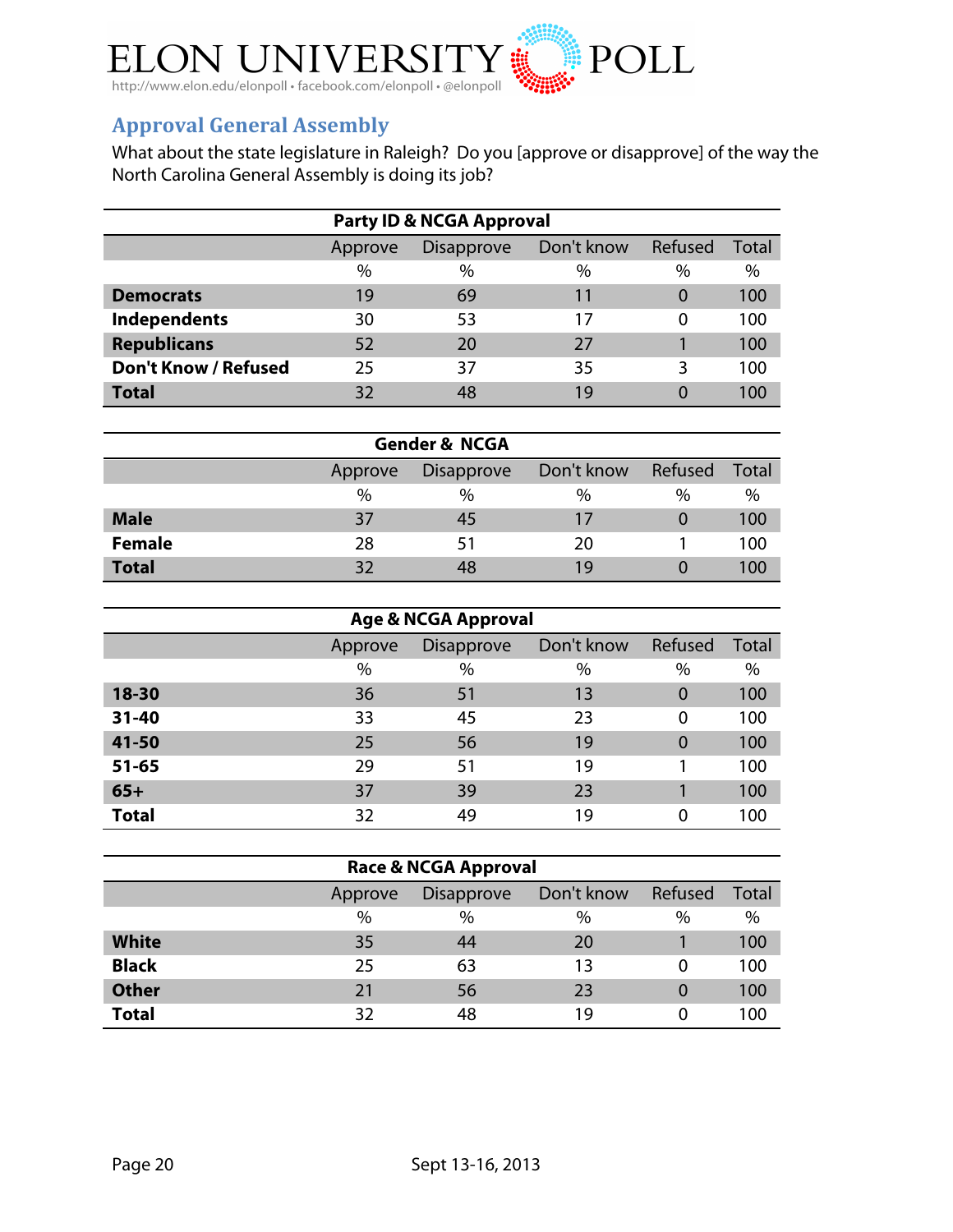

# **Approval!Hagan**

Do you [approve or disapprove] of the way Kay Hagan is handling her job as US Senator?

| <b>Party ID &amp; Hagan Approval</b> |         |                                            |      |          |              |  |  |
|--------------------------------------|---------|--------------------------------------------|------|----------|--------------|--|--|
|                                      | Approve | Don't know<br>Refused<br><b>Disapprove</b> |      |          | <b>Total</b> |  |  |
|                                      | $\%$    | $\%$                                       | $\%$ | $\%$     | $\%$         |  |  |
| <b>Democrats</b>                     | 56      | 20                                         | 25   | 0        | 100          |  |  |
| <b>Independents</b>                  | 36      | 38                                         | 25   |          | 100          |  |  |
| <b>Republicans</b>                   | 23      | 49                                         | 28   | $\Omega$ | 100          |  |  |
| <b>Don't Know / Refused</b>          | 32      | 30                                         | 35   | 3        | 100          |  |  |
| <b>Total</b>                         | 38      | 35                                         | 26   |          | 100          |  |  |

|               | <b>Gender &amp; Hagan Approval</b> |                                            |      |   |      |  |  |
|---------------|------------------------------------|--------------------------------------------|------|---|------|--|--|
|               | Approve                            | Refused<br>Don't know<br><b>Disapprove</b> |      |   |      |  |  |
|               | $\%$                               | %                                          | $\%$ | % | $\%$ |  |  |
| <b>Male</b>   | 35                                 | 39                                         | 25   |   | 100  |  |  |
| <b>Female</b> | 40                                 | 31                                         | 28   |   | 100  |  |  |
| <b>Total</b>  | 38                                 | 35                                         | 26   |   | 100  |  |  |

| Age & Hagan Approval |         |                   |            |             |       |  |  |
|----------------------|---------|-------------------|------------|-------------|-------|--|--|
|                      | Approve | <b>Disapprove</b> | Don't know | Refused     | Total |  |  |
|                      | %       | %                 | %          | $\%$        | $\%$  |  |  |
| $18 - 30$            | 30      | 39                | 31         | $\mathbf 0$ | 100   |  |  |
| $31 - 40$            | 39      | 39                | 21         |             | 100   |  |  |
| 41-50                | 30      | 38                | 31         | $\Omega$    | 100   |  |  |
| $51 - 65$            | 45      | 29                | 25         |             | 100   |  |  |
| $65+$                | 45      | 31                | 23         |             | 100   |  |  |
| <b>Total</b>         | 38      | 35                | 26         |             | 100   |  |  |

| Race & Hagan Approval |         |                   |            |         |       |  |  |
|-----------------------|---------|-------------------|------------|---------|-------|--|--|
|                       | Approve | <b>Disapprove</b> | Don't know | Refused | Total |  |  |
|                       | $\%$    | %                 | $\%$       | $\%$    | $\%$  |  |  |
| <b>White</b>          | 34      | 38                | 27         |         | 100   |  |  |
| <b>Black</b>          | 50      | 25                | 25         |         | 100   |  |  |
| <b>Other</b>          | 44      | 27                | 29         | 0       | 100   |  |  |
| <b>Total</b>          | 38      | 35                | 26         |         | 100   |  |  |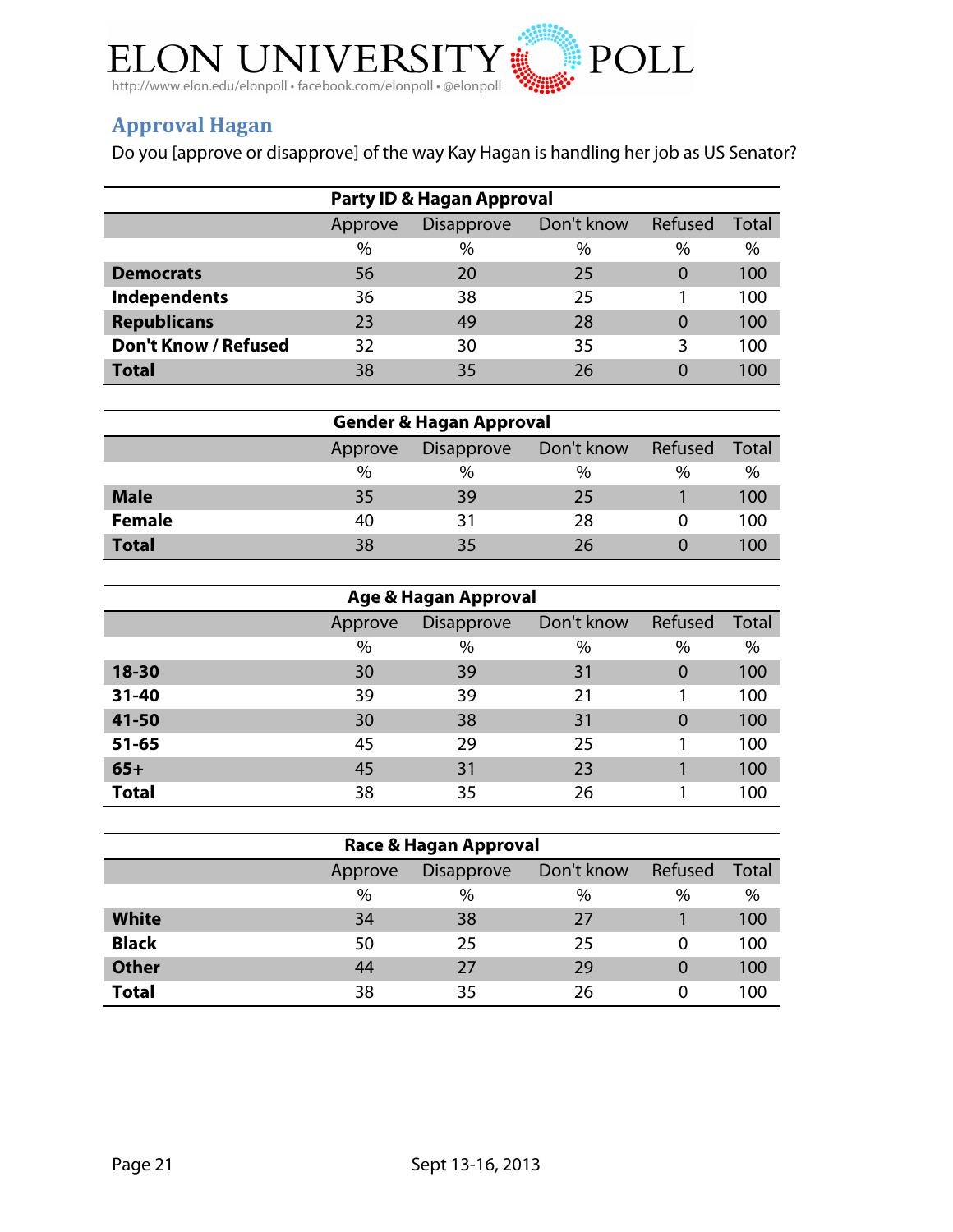

# **Approval!Burr**

Do you [approve or disapprove] of the way Richard Burr is handling his job as US Senator?

| <b>Party ID &amp; Burr Approval</b> |         |                                 |      |          |              |  |  |
|-------------------------------------|---------|---------------------------------|------|----------|--------------|--|--|
|                                     | Approve | Don't know<br><b>Disapprove</b> |      | Refused  | <b>Total</b> |  |  |
|                                     | $\%$    | $\%$                            | $\%$ | $\%$     | $\%$         |  |  |
| <b>Democrats</b>                    | 29      | 36                              | 35   | $\Omega$ | 100          |  |  |
| Independents                        | 37      | 29                              | 33   |          | 100          |  |  |
| <b>Republicans</b>                  | 47      | 16                              | 37   | $\Omega$ | 100          |  |  |
| <b>Don't Know / Refused</b>         | 26      | 29                              | 45   | 0        | 100          |  |  |
| <b>Total</b>                        | 37      | 27                              | 35   |          | 100          |  |  |

| <b>Gender &amp; Burr Approval</b> |         |                                            |      |      |     |  |  |
|-----------------------------------|---------|--------------------------------------------|------|------|-----|--|--|
|                                   | Approve | Don't know<br>Refused<br><b>Disapprove</b> |      |      |     |  |  |
|                                   | $\%$    | $\frac{0}{0}$                              | $\%$ | $\%$ | %   |  |  |
| <b>Male</b>                       | 39      | 29                                         | 31   |      | 100 |  |  |
| <b>Female</b>                     | 35      | 26                                         | 39   |      | 100 |  |  |
| <b>Total</b>                      | 37      | 27                                         | 35   |      | 100 |  |  |

| <b>Age &amp; Burr Approval</b> |         |                                 |      |          |              |  |  |  |
|--------------------------------|---------|---------------------------------|------|----------|--------------|--|--|--|
|                                | Approve | Don't know<br><b>Disapprove</b> |      | Refused  | <b>Total</b> |  |  |  |
|                                | $\%$    | %                               | $\%$ | $\%$     | $\%$         |  |  |  |
| 18-30                          | 36      | 23                              | 41   |          | 100          |  |  |  |
| $31 - 40$                      | 45      | 24                              | 30   |          | 100          |  |  |  |
| 41-50                          | 31      | 30                              | 39   |          | 100          |  |  |  |
| $51 - 65$                      | 38      | 31                              | 31   | $\Omega$ | 100          |  |  |  |
| $65+$                          | 33      | 30                              | 36   |          | 100          |  |  |  |
| <b>Total</b>                   | 37      | 28                              | 35   |          | 100          |  |  |  |

| <b>Race &amp; Burr Approval</b> |         |                                            |      |          |     |  |  |
|---------------------------------|---------|--------------------------------------------|------|----------|-----|--|--|
|                                 | Approve | Refused<br>Don't know<br><b>Disapprove</b> |      |          |     |  |  |
|                                 | $\%$    | $\%$                                       | $\%$ | $\%$     | %   |  |  |
| <b>White</b>                    | 38      | 27                                         | 34   |          | 100 |  |  |
| <b>Black</b>                    | 36      | 30                                         | 34   | $\Omega$ | 100 |  |  |
| <b>Other</b>                    | 21      | 28                                         | 50   | $\Omega$ | 100 |  |  |
| <b>Total</b>                    | 37      | 27                                         | 35   |          | 100 |  |  |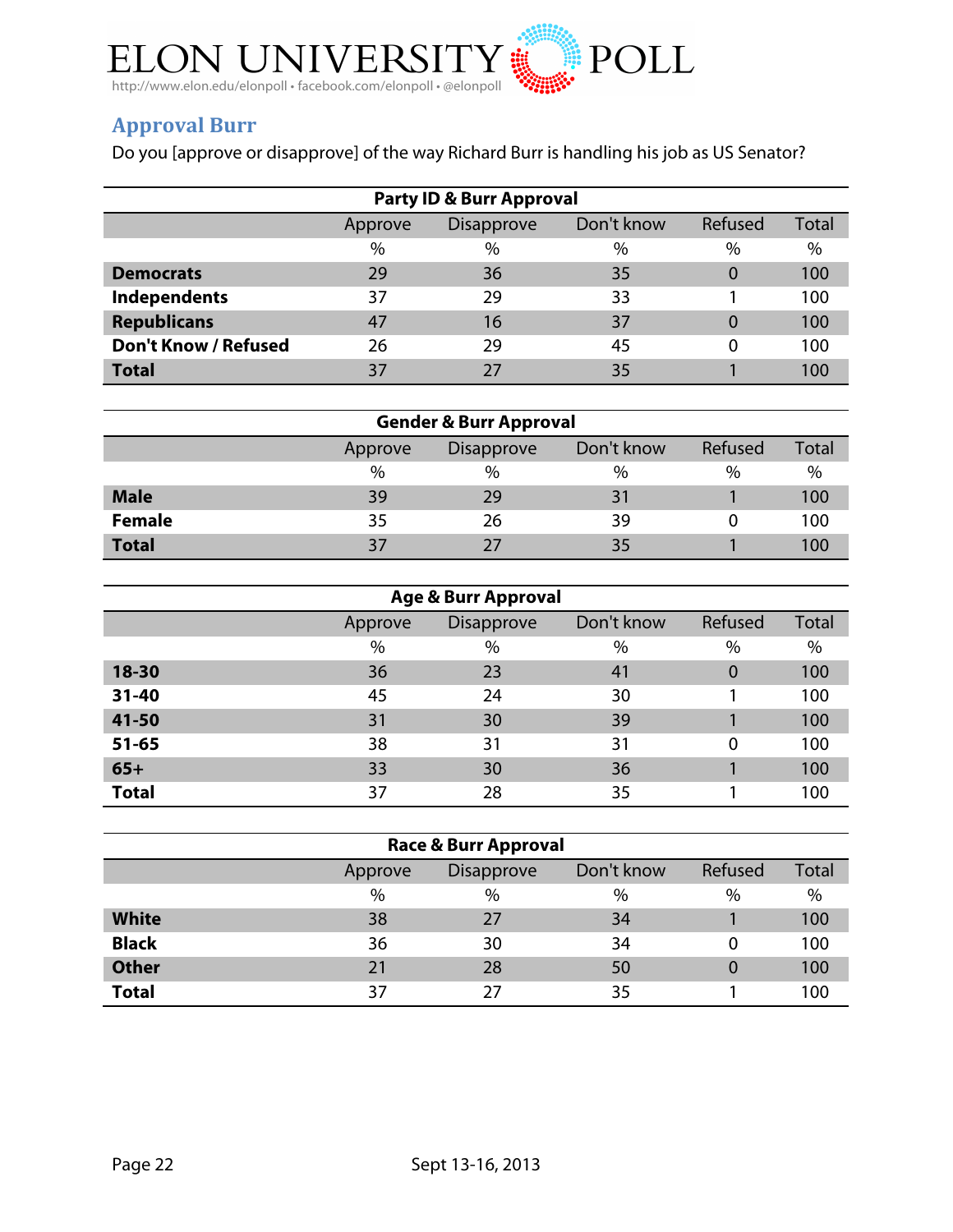

# **Tillis Recognition**

Do you recognized the name Thom Tillis?

| <b>Party ID &amp; Tillis Recognition</b> |      |           |            |       |  |  |
|------------------------------------------|------|-----------|------------|-------|--|--|
|                                          | Yes  | <b>No</b> | Don't Know | Total |  |  |
|                                          | $\%$ | $\%$      | $\%$       | $\%$  |  |  |
| <b>Democrats</b>                         | 33   | 65        | ำ          | 100   |  |  |
| Independents                             | 31   | 66        |            | 100   |  |  |
| <b>Republicans</b>                       | 31   | 68        |            | 100   |  |  |
| <b>Don't Know / Refused</b>              | 22   | 77        |            | 100   |  |  |
| <b>Total</b>                             | 31   | 67        |            | 100   |  |  |

| <b>Gender &amp; Tillis Recognition</b> |     |           |            |              |  |  |
|----------------------------------------|-----|-----------|------------|--------------|--|--|
|                                        | Yes | <b>No</b> | Don't Know | <b>Total</b> |  |  |
|                                        | %   | $\%$      | $\%$       | $\%$         |  |  |
| <b>Male</b>                            | 32  | 66        |            | 100          |  |  |
| <b>Female</b>                          | 29  | 68        |            | 100          |  |  |
| <b>Total</b>                           | 31  | 67        |            | 100          |  |  |

| <b>Age &amp; Tillis Recognition</b> |      |           |            |       |  |  |
|-------------------------------------|------|-----------|------------|-------|--|--|
|                                     | Yes  | <b>No</b> | Don't Know | Total |  |  |
|                                     | $\%$ | %         | %          | $\%$  |  |  |
| 18-30                               | 19   | 77        | 4          | 100   |  |  |
| $31 - 40$                           | 31   | 68        |            | 100   |  |  |
| 41-50                               | 25   | 75        | 0          | 100   |  |  |
| $51 - 65$                           | 38   | 60        |            | 100   |  |  |
| $65+$                               | 40   | 56        | 5          | 100   |  |  |
| <b>Total</b>                        | 31   | 67        | ว          | 100   |  |  |

| <b>Race &amp; Tillis Recognition</b> |     |           |            |       |  |  |
|--------------------------------------|-----|-----------|------------|-------|--|--|
|                                      | Yes | <b>No</b> | Don't Know | Total |  |  |
|                                      | %   | $\%$      | $\%$       | %     |  |  |
| <b>White</b>                         | 34  | 64        |            | 100   |  |  |
| <b>Black</b>                         | 24  | 72        |            | 100   |  |  |
| <b>Other</b>                         | 14  | 86        | 0          | 100   |  |  |
| <b>Total</b>                         | 31  | 67        |            | 100   |  |  |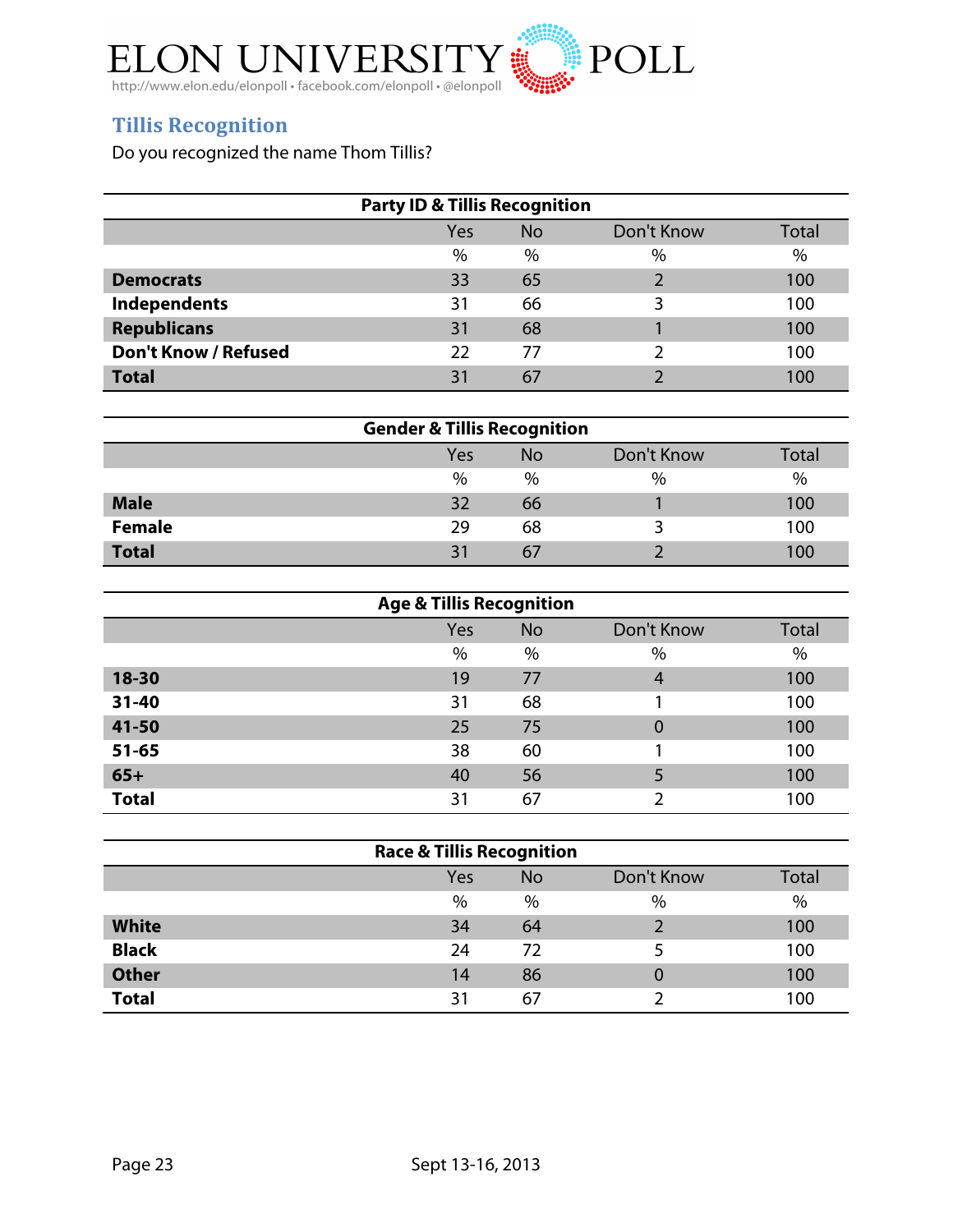

## **Tillis!Favorability**

Do you have a favorable or unfavorable opinion about Thom Tillis? [asked of those who recognized Tillis]

| <b>Party ID &amp; Tillis Favorability</b> |           |             |                         |       |
|-------------------------------------------|-----------|-------------|-------------------------|-------|
|                                           | Favorable | Unfavorable | Don't Know (or Neither) | Total |
|                                           | $\%$      | $\%$        | $\%$                    | $\%$  |
| <b>Democrats</b>                          | 11        | 47          | 42                      | 100   |
| Independents                              | 15        | 40          | 45                      | 100   |
| <b>Republicans</b>                        | 44        | 15          | 42                      | 100   |
| <b>Don't Know / Refused</b>               | 30        | 25          | 45                      | 100   |
| <b>Total</b>                              | 22        | 35          | 43                      | 100   |

| <b>Gender &amp; Tillis Favorability</b> |                                                     |      |               |      |  |
|-----------------------------------------|-----------------------------------------------------|------|---------------|------|--|
|                                         | Favorable<br>Don't Know (or Neither)<br>Unfavorable |      |               |      |  |
|                                         | $\%$                                                | $\%$ | $\frac{0}{0}$ | $\%$ |  |
| <b>Male</b>                             | 30                                                  | 33   | 37            | 100  |  |
| <b>Female</b>                           | 15                                                  | 36   | 49            | 100  |  |
| <b>Total</b>                            | つつ                                                  | 35   | 43            | 100  |  |

| <b>Age &amp; Tillis Favorability</b> |           |             |                         |       |  |
|--------------------------------------|-----------|-------------|-------------------------|-------|--|
|                                      | Favorable | Unfavorable | Don't Know (or Neither) | Total |  |
|                                      | $\%$      | $\%$        | $\%$                    | $\%$  |  |
| $18 - 30$                            | 30        | 30          | 40                      | 100   |  |
| $31 - 40$                            | 18        | 21          | 61                      | 100   |  |
| 41-50                                | 12        | 42          | 46                      | 100   |  |
| $51 - 65$                            | 21        | 43          | 36                      | 100   |  |
| $65+$                                | 27        | 34          | 40                      | 100   |  |
| <b>Total</b>                         | 22        | 35          | 43                      | 100   |  |

| <b>Race &amp; Tillis Favorability</b> |           |                    |                         |       |
|---------------------------------------|-----------|--------------------|-------------------------|-------|
|                                       | Favorable | <b>Unfavorable</b> | Don't Know (or Neither) | Total |
|                                       | $\%$      | $\%$               | $\%$                    | $\%$  |
| <b>White</b>                          | 23        | 33                 | 45                      | 100   |
| <b>Black</b>                          | 17        | 47                 | 36                      | 100   |
| <b>Other</b>                          | 30        | 24                 | 45                      | 100   |
| <b>Total</b>                          | 22        | 35                 | 43                      | 100   |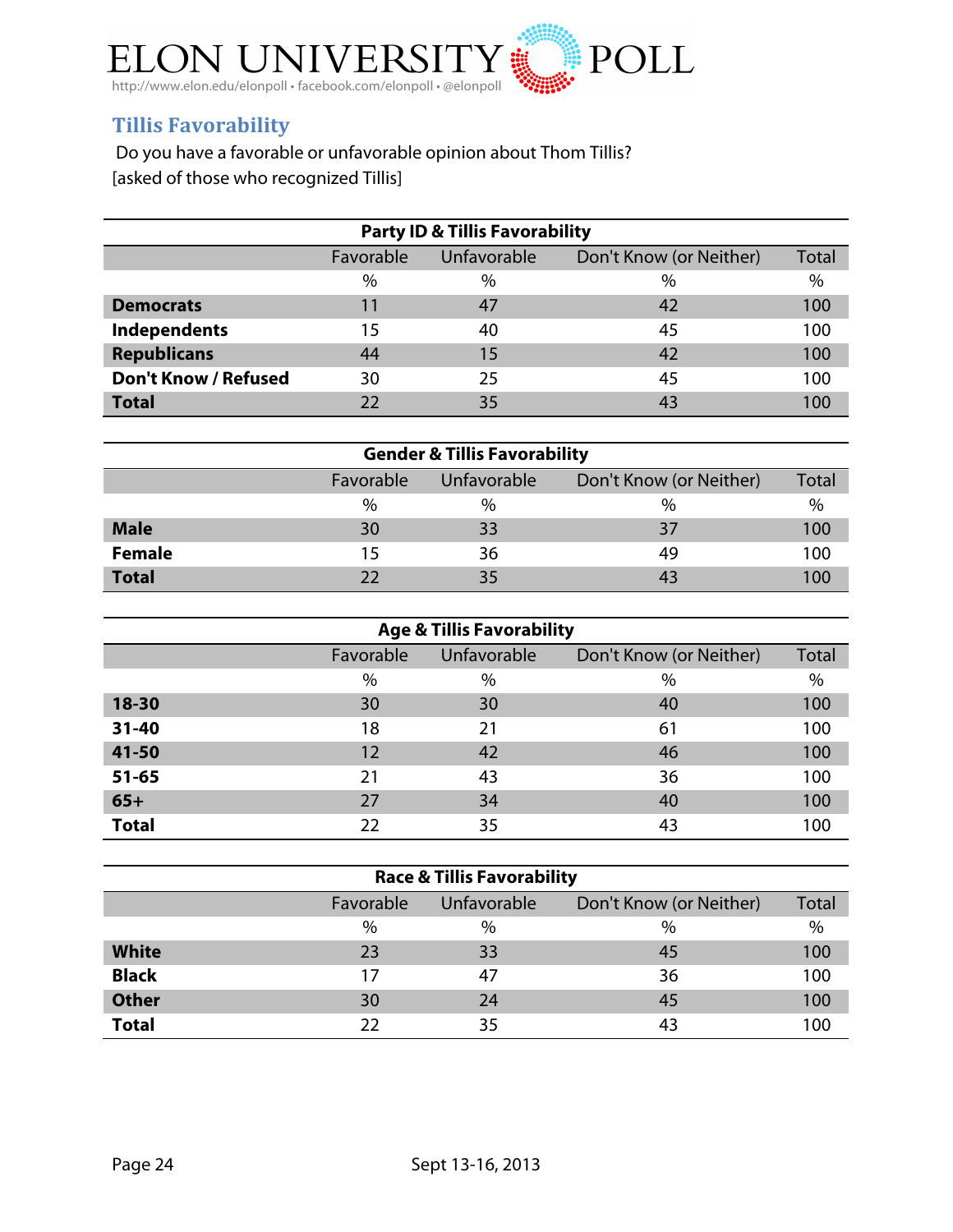

### **Berger Recognition**

Do you recognize the name Phil Berger?

| <b>Party ID &amp; Berger Recognition</b> |      |      |                         |       |
|------------------------------------------|------|------|-------------------------|-------|
|                                          | Yes  | No   | Don't Know              | Total |
|                                          | $\%$ | $\%$ | $\frac{0}{0}$           | $\%$  |
| <b>Democrats</b>                         | 27   | 69   |                         | 100   |
| Independents                             | 37   | 61   |                         | 100   |
| <b>Republicans</b>                       | 33   | 64   | 3                       | 100   |
| <b>Don't Know / Refused</b>              | 35   | 65   |                         | 100   |
| <b>Total</b>                             | 33   | 64   | $\overline{\mathbf{z}}$ | 100   |

| <b>Gender &amp; Berger Recognition</b> |      |           |            |       |
|----------------------------------------|------|-----------|------------|-------|
|                                        | Yes  | <b>No</b> | Don't Know | Total |
|                                        | $\%$ | $\%$      | $\%$       | $\%$  |
| <b>Male</b>                            | 36   | 60        |            | 100   |
| <b>Female</b>                          | 30   | 67        |            | 100   |
| <b>Total</b>                           | 33   | 64        |            | 100   |

| <b>Age &amp; Berger Recognition</b> |     |           |            |       |
|-------------------------------------|-----|-----------|------------|-------|
|                                     | Yes | <b>No</b> | Don't Know | Total |
|                                     | %   | %         | $\%$       | %     |
| 18-30                               | 26  | 71        | 3          | 100   |
| $31 - 40$                           | 35  | 61        | 4          | 100   |
| 41-50                               | 33  | 65        | 2          | 100   |
| $51 - 65$                           | 37  | 61        | າ          | 100   |
| $65+$                               | 37  | 61        | 3          | 100   |
| <b>Total</b>                        | 33  | 64        | 3          | 100   |

| <b>Race &amp; Berger Recognition</b> |      |           |            |       |
|--------------------------------------|------|-----------|------------|-------|
|                                      | Yes  | <b>No</b> | Don't Know | Total |
|                                      | $\%$ | $\%$      | $\%$       | $\%$  |
| <b>White</b>                         | 35   | 61        |            | 100   |
| <b>Black</b>                         | 27   | 71        |            | 100   |
| <b>Other</b>                         | 24   | 69        |            | 100   |
| <b>Total</b>                         | 33   | 64        |            | 100   |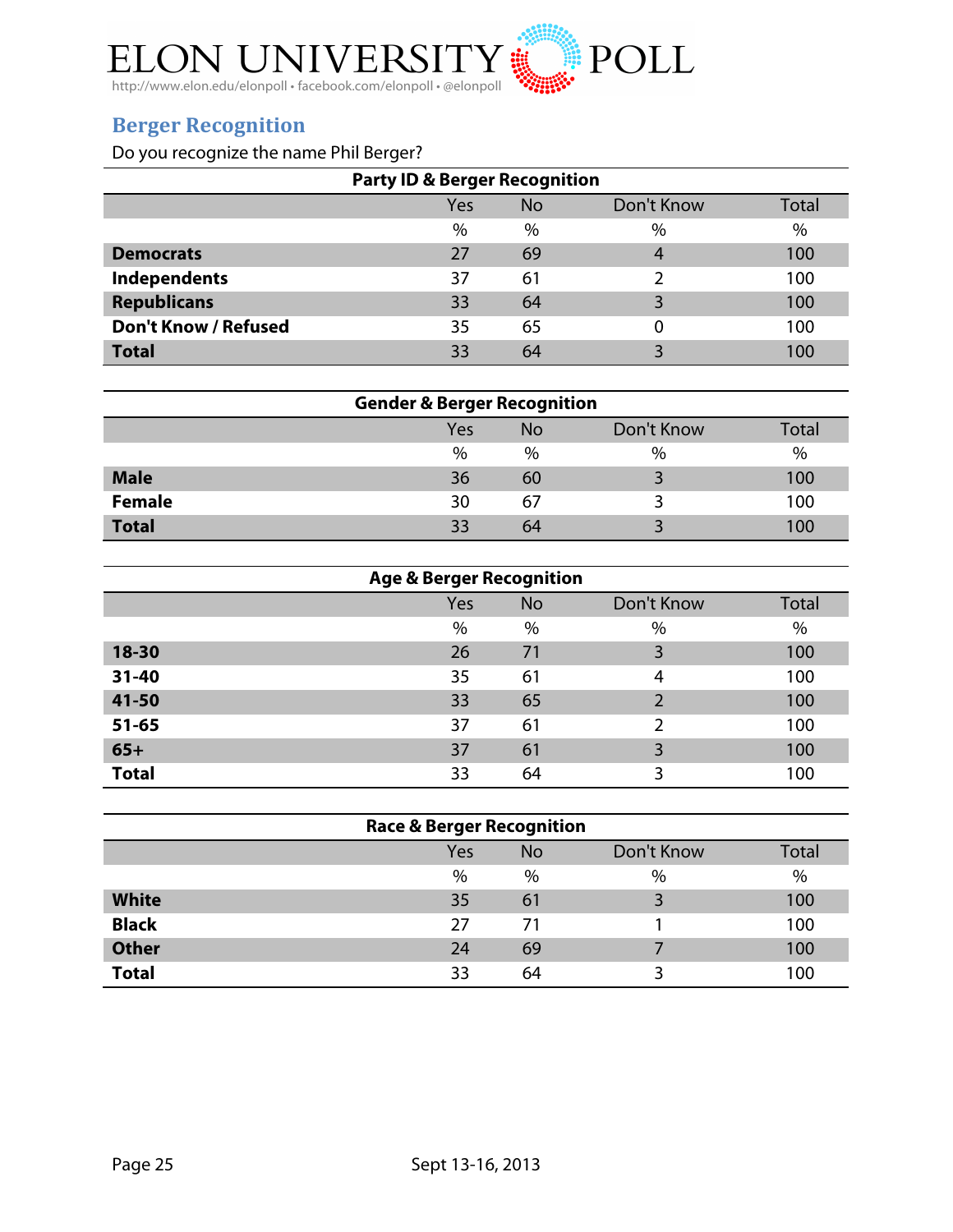

# **Berger Favorability**

Do you have a favorable or unfavorable opinion about Phil Berger?

| <b>Party ID &amp; Berger Favorability</b> |           |             |                         |       |  |
|-------------------------------------------|-----------|-------------|-------------------------|-------|--|
|                                           | Favorable | Unfavorable | Don't Know (or Neither) | Total |  |
|                                           | $\%$      | $\%$        | $\%$                    | $\%$  |  |
| <b>Democrats</b>                          | 12        | 45          | 43                      | 100   |  |
| Independents                              | 18        | 32          | 50                      | 100   |  |
| <b>Republicans</b>                        | 34        | 11          | 54                      | 100   |  |
| <b>Don't Know / Refused</b>               | 11        | 30          | 59                      | 100   |  |
| <b>Total</b>                              | 21        | 30          | 50                      | 100   |  |

| <b>Gender &amp; Berger Favorability</b> |           |             |                         |       |
|-----------------------------------------|-----------|-------------|-------------------------|-------|
|                                         | Favorable | Unfavorable | Don't Know (or Neither) | Total |
|                                         | $\%$      | $\%$        | $\%$                    | $\%$  |
| <b>Male</b>                             | 23        | 28          | 49                      | 100   |
| <b>Female</b>                           | 18        | 31          | 51                      | 100   |
| <b>Total</b>                            | 21        | 30          | 50                      |       |

| <b>Age &amp; Berger Favorability</b> |           |                    |                         |       |  |
|--------------------------------------|-----------|--------------------|-------------------------|-------|--|
|                                      | Favorable | <b>Unfavorable</b> | Don't Know (or Neither) | Total |  |
|                                      | $\%$      | $\%$               | $\%$                    | $\%$  |  |
| $18 - 30$                            | 25        | 33                 | 42                      | 100   |  |
| $31 - 40$                            | 22        | 32                 | 46                      | 100   |  |
| 41-50                                | 17        | 22                 | 60                      | 100   |  |
| $51 - 65$                            | 22        | 30                 | 48                      | 100   |  |
| $65+$                                | 16        | 32                 | 52                      | 100   |  |
| <b>Total</b>                         | 21        | 30                 | 49                      | 100   |  |

| <b>Race &amp; Berger Favorability</b> |           |             |                         |       |
|---------------------------------------|-----------|-------------|-------------------------|-------|
|                                       | Favorable | Unfavorable | Don't Know (or Neither) | Total |
|                                       | %         | $\%$        | $\%$                    | %     |
| <b>White</b>                          | 20        | 26          | 54                      | 100   |
| <b>Black</b>                          | 24        | 41          | 35                      | 100   |
| <b>Other</b>                          | 14        | 58          | 28                      | 100   |
| <b>Total</b>                          | 21        | 30          | 50                      | 100   |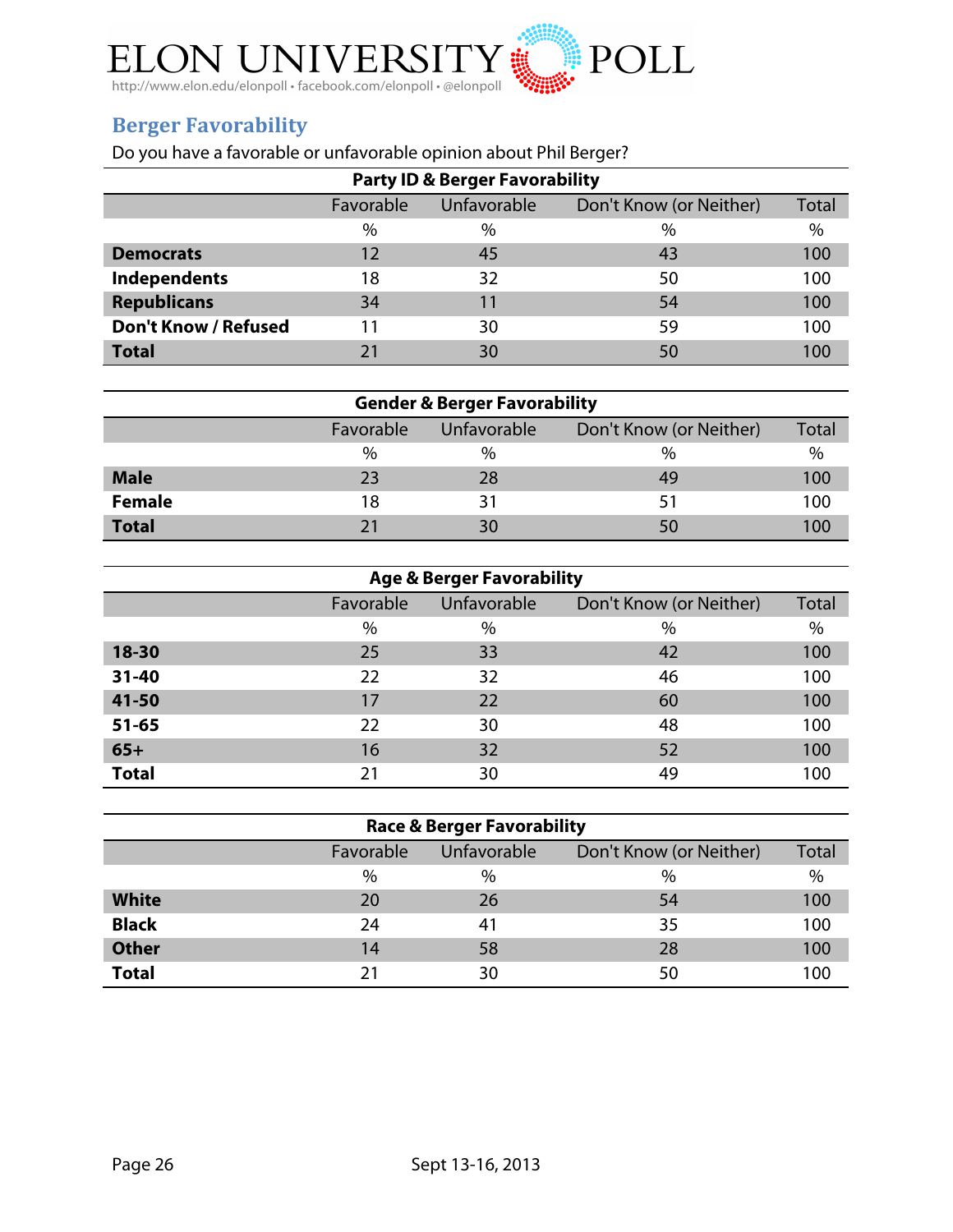

# **Right Track - Wrong Track: Country**

Do you think things in the nation are generally headed in the right direction or do you think things are off on the wrong track?

| <b>Party ID &amp; Country Direction</b> |                                                                                |      |      |      |      |  |  |  |  |
|-----------------------------------------|--------------------------------------------------------------------------------|------|------|------|------|--|--|--|--|
|                                         | <b>Right direction</b><br>Refused<br>Don't Know<br><b>Wrong Track</b><br>Total |      |      |      |      |  |  |  |  |
|                                         | $\%$                                                                           | $\%$ | $\%$ | $\%$ | $\%$ |  |  |  |  |
| <b>Democrats</b>                        | 45                                                                             | 46   | 8    | 0    | 100  |  |  |  |  |
| Independents                            | 19                                                                             | 75   | 6    | O    | 100  |  |  |  |  |
| <b>Republicans</b>                      | 8                                                                              | 89   |      | 0    | 100  |  |  |  |  |
| <b>Don't Know / Refused</b>             | 8                                                                              | 78   | 14   | 0    | 100  |  |  |  |  |
| <b>Total</b>                            | 23                                                                             | 70   | 6    |      | 100  |  |  |  |  |

| <b>Gender &amp; Country Direction</b> |                        |         |              |      |      |  |  |  |
|---------------------------------------|------------------------|---------|--------------|------|------|--|--|--|
|                                       | <b>Right direction</b> | Refused | <b>Total</b> |      |      |  |  |  |
|                                       | $\%$                   | $\%$    | $\%$         | $\%$ | $\%$ |  |  |  |
| <b>Male</b>                           |                        | 71      |              |      | 100  |  |  |  |
| <b>Female</b>                         | 24                     | 70      | b            |      | 100  |  |  |  |
| <b>Total</b>                          |                        |         |              |      | 100  |  |  |  |

| <b>Race &amp; Country Direction</b> |                                                                       |      |      |          |      |  |  |  |  |
|-------------------------------------|-----------------------------------------------------------------------|------|------|----------|------|--|--|--|--|
|                                     | <b>Right direction</b><br>Refused<br>Don't Know<br><b>Wrong Track</b> |      |      |          |      |  |  |  |  |
|                                     | $\%$                                                                  | $\%$ | $\%$ | %        | $\%$ |  |  |  |  |
| <b>White</b>                        | 17                                                                    | 77   | 6    | $\Omega$ | 100  |  |  |  |  |
| <b>Black</b>                        | 43                                                                    | 49   |      | 0        | 100  |  |  |  |  |
| <b>Other</b>                        | 28                                                                    | 58   | 14   |          | 100  |  |  |  |  |
| <b>Total</b>                        | 23                                                                    | 70   | 6    |          | 100  |  |  |  |  |

| <b>Economy &amp; Country Direction</b> |                        |                    |            |         |       |  |  |  |
|----------------------------------------|------------------------|--------------------|------------|---------|-------|--|--|--|
|                                        | <b>Right direction</b> | <b>Wrong Track</b> | Don't Know | Refused | Total |  |  |  |
|                                        | $\%$                   | $\%$               | $\%$       | $\%$    | $\%$  |  |  |  |
| <b>Better</b>                          | 45                     | 45                 | 10         |         | 100   |  |  |  |
| <b>Worse</b>                           |                        | 95                 |            |         | 100   |  |  |  |
| <b>About the Same</b>                  | 23                     | 69                 |            |         | 100   |  |  |  |
| <b>Don't Know</b>                      | 4                      | 83                 | 14         |         | 100   |  |  |  |
| <b>Total</b>                           | 23                     | 70                 | 6          |         | 100   |  |  |  |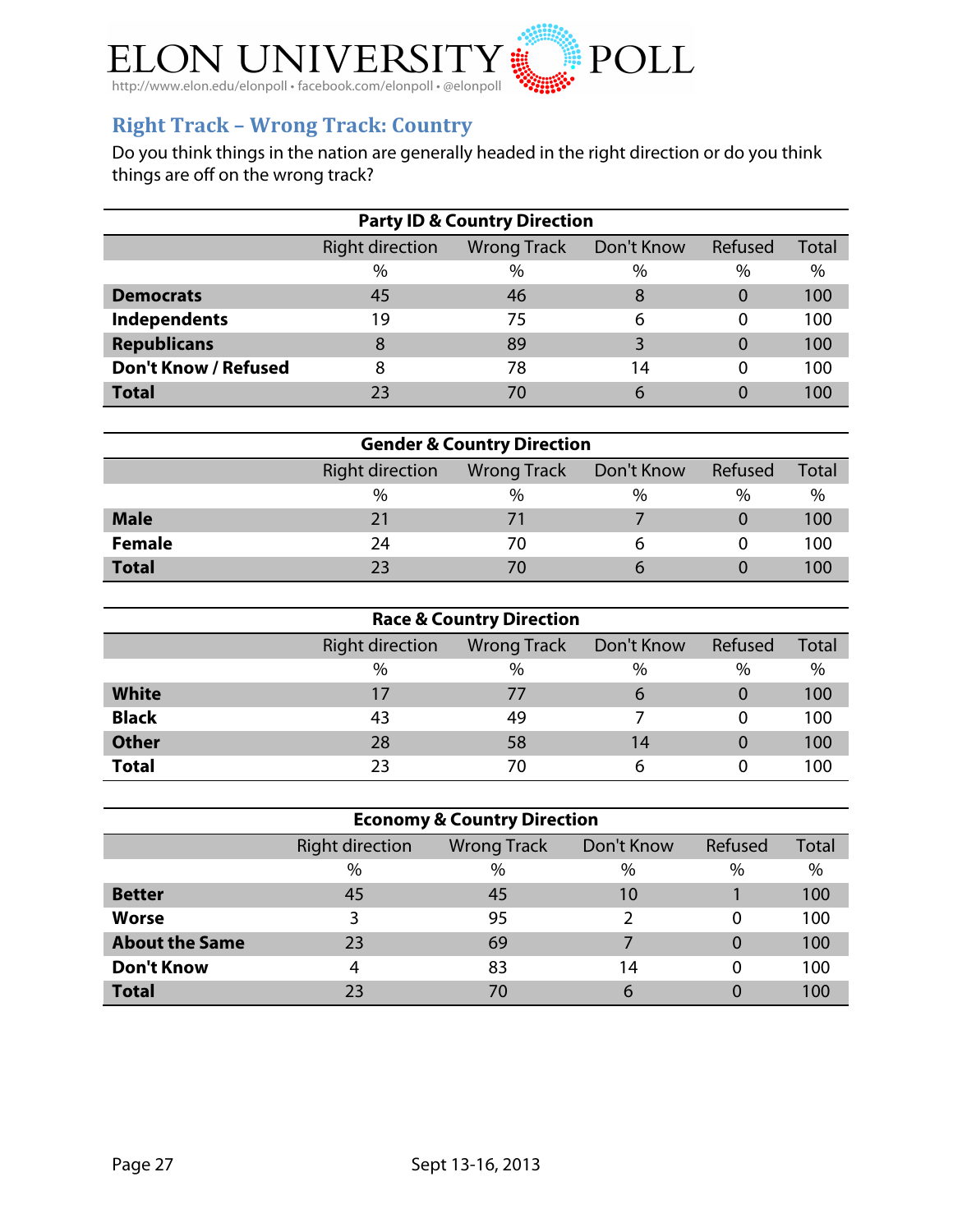

### **Right Track - Wrong Track: State**

Now, thinking about things in this state, do you think things in North Carolina are going in the right direction, or do you think things are off on the wrong track?

| <b>Party ID &amp; NC Direction</b>                                             |      |    |      |          |      |  |  |  |  |
|--------------------------------------------------------------------------------|------|----|------|----------|------|--|--|--|--|
| <b>Right direction</b><br>Refused<br>Don't Know<br><b>Wrong Track</b><br>Total |      |    |      |          |      |  |  |  |  |
|                                                                                | $\%$ | %  | $\%$ | $\%$     | $\%$ |  |  |  |  |
| <b>Democrats</b>                                                               |      | 78 |      |          | 100  |  |  |  |  |
| <b>Independents</b>                                                            | 32   | 58 | 10   | 0        | 100  |  |  |  |  |
| <b>Republicans</b>                                                             | 51   | 37 | 11   | $\Omega$ | 100  |  |  |  |  |
| <b>Don't Know / Refused</b>                                                    | 19   | 66 | 15   | 0        | 100  |  |  |  |  |
| <b>Total</b>                                                                   | 32   | 59 | 9    |          | 100  |  |  |  |  |

| <b>Gender &amp; NC Direction</b> |                                                                       |      |      |      |      |  |  |  |
|----------------------------------|-----------------------------------------------------------------------|------|------|------|------|--|--|--|
|                                  | <b>Right direction</b><br>Refused<br><b>Wrong Track</b><br>Don't Know |      |      |      |      |  |  |  |
|                                  | $\%$                                                                  | $\%$ | $\%$ | $\%$ | $\%$ |  |  |  |
| <b>Male</b>                      | 36                                                                    | 52   |      |      | 100  |  |  |  |
| <b>Female</b>                    | 28                                                                    | 64   |      |      | 100  |  |  |  |
| <b>Total</b>                     | っつ                                                                    | 59   |      |      | 100  |  |  |  |

| <b>Race &amp; NC Direction</b> |                                                                       |      |      |      |      |  |  |  |  |
|--------------------------------|-----------------------------------------------------------------------|------|------|------|------|--|--|--|--|
|                                | <b>Right direction</b><br>Refused<br>Don't Know<br><b>Wrong Track</b> |      |      |      |      |  |  |  |  |
|                                | $\%$                                                                  | $\%$ | $\%$ | $\%$ | $\%$ |  |  |  |  |
| <b>White</b>                   | 35                                                                    | 55   | 10   | 0    | 100  |  |  |  |  |
| <b>Black</b>                   | 18                                                                    | 75   | 6    | 0    | 100  |  |  |  |  |
| <b>Other</b>                   | 38                                                                    | 50   | 12   | 0    | 100  |  |  |  |  |
| <b>Total</b>                   | 32                                                                    | 59   |      | 0    | 100  |  |  |  |  |

| <b>Economy &amp; NC Direction</b>                                     |      |      |      |                |      |  |  |  |  |
|-----------------------------------------------------------------------|------|------|------|----------------|------|--|--|--|--|
| <b>Right direction</b><br>Don't Know<br>Refused<br><b>Wrong Track</b> |      |      |      |                |      |  |  |  |  |
|                                                                       | $\%$ | $\%$ | $\%$ | $\%$           | $\%$ |  |  |  |  |
| <b>Better</b>                                                         | 32   | 61   |      | 0              | 100  |  |  |  |  |
| <b>Worse</b>                                                          | 36   | 51   | 12   |                | 100  |  |  |  |  |
| <b>About the Same</b>                                                 | 30   | 62   | 8    | $\overline{0}$ | 100  |  |  |  |  |
| <b>Don't Know</b>                                                     | 17   | 73   | 10   | 0              | 100  |  |  |  |  |
| <b>Total</b>                                                          | 32   | 59   | 9    | 0              | 100  |  |  |  |  |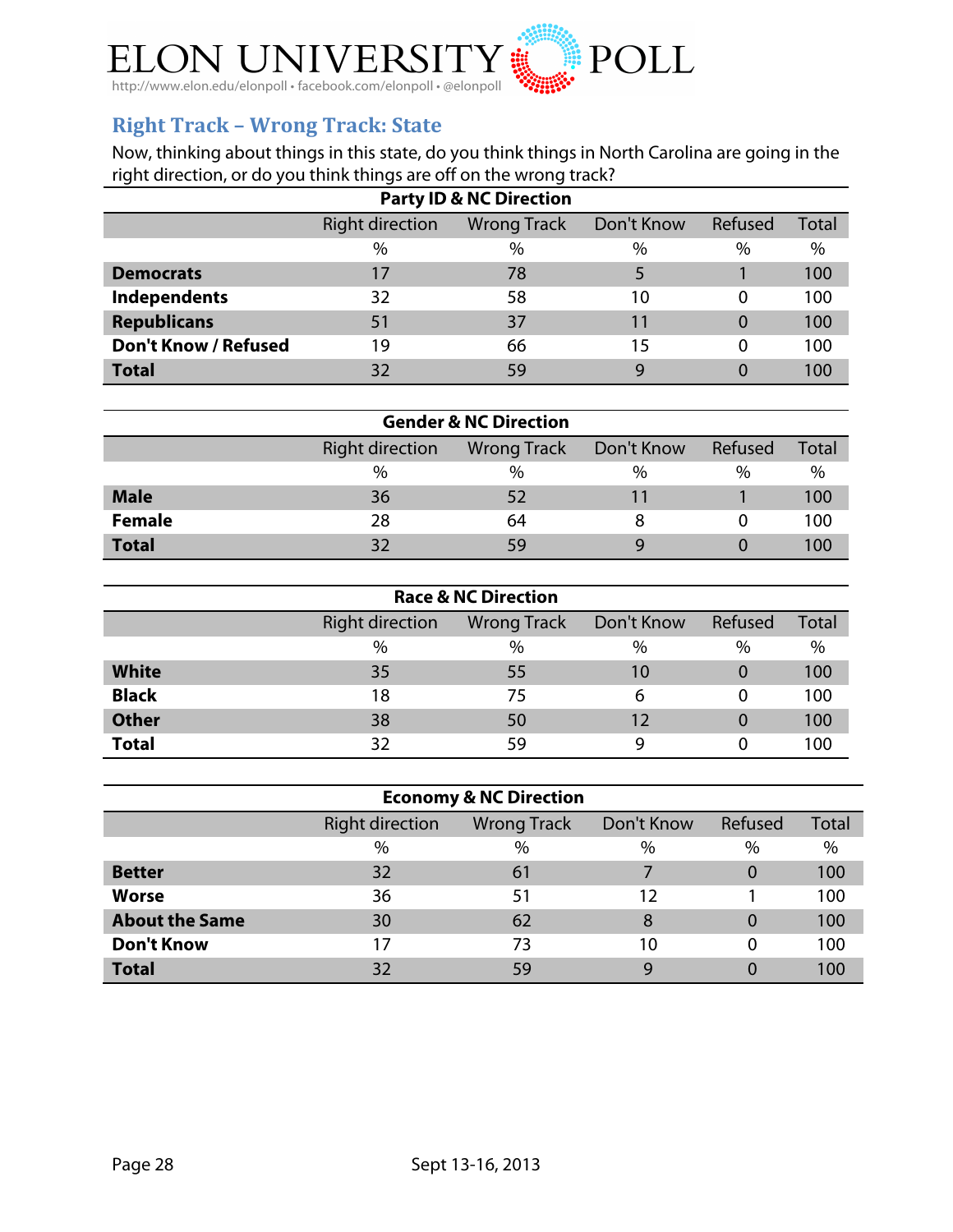

### **Party!Blame**

Which political party deserves more blame for North Carolina being on the wrong track? The Democratic Party or the Republican Party? [asked of those who said wrong track]

| <b>Party ID &amp; Party to Blame</b> |                                                           |      |      |      |      |  |  |  |  |
|--------------------------------------|-----------------------------------------------------------|------|------|------|------|--|--|--|--|
|                                      | Neither / Other<br>Republicans<br>Don't Know<br>Democrats |      |      |      |      |  |  |  |  |
|                                      | $\%$                                                      | $\%$ | $\%$ | $\%$ | $\%$ |  |  |  |  |
| <b>Democrats</b>                     |                                                           | 76   | 15   |      | 100  |  |  |  |  |
| <b>Independents</b>                  | 14                                                        | 43   | 37   | 6    | 100  |  |  |  |  |
| <b>Republicans</b>                   | 56                                                        | 14   | 21   | 9    | 100  |  |  |  |  |
| <b>Don't Know / Refused</b>          | 24                                                        |      | 55   | 4    | 100  |  |  |  |  |
| <b>Total</b>                         | 19                                                        | 49   | 27   |      | 100  |  |  |  |  |

| <b>Gender &amp; Party to Blame</b> |           |                                        |    |      |      |  |  |  |
|------------------------------------|-----------|----------------------------------------|----|------|------|--|--|--|
|                                    | Democrats | Republicans Neither / Other Don't Know |    |      |      |  |  |  |
|                                    | $\%$      | $\%$                                   | %  | $\%$ | $\%$ |  |  |  |
| <b>Male</b>                        | 15        |                                        |    |      | 100  |  |  |  |
| <b>Female</b>                      | 22        | 48                                     | 25 |      | 100  |  |  |  |
| <b>Total</b>                       | 19        | 49                                     | つフ |      | 100  |  |  |  |

| <b>Age &amp; Party to Blame</b> |                  |      |                             |            |              |  |  |  |  |
|---------------------------------|------------------|------|-----------------------------|------------|--------------|--|--|--|--|
|                                 | <b>Democrats</b> |      | Republicans Neither / Other | Don't Know | <b>Total</b> |  |  |  |  |
|                                 | $\%$             | $\%$ | $\%$                        | %          | %            |  |  |  |  |
| 18-30                           | 11               | 47   | 36                          | 6          | 100          |  |  |  |  |
| $31 - 40$                       | 20               | 51   | 24                          | 5          | 100          |  |  |  |  |
| 41-50                           | 21               | 42   | 33                          | 4          | 100          |  |  |  |  |
| $51 - 65$                       | 22               | 52   | 22                          | 4          | 100          |  |  |  |  |
| $65+$                           | 22               | 59   | 15                          | 4          | 100          |  |  |  |  |
| <b>Total</b>                    | 19               | 50   | 27                          |            | 100          |  |  |  |  |

| <b>Race &amp; Party to Blame</b> |                  |             |                 |              |              |  |  |  |
|----------------------------------|------------------|-------------|-----------------|--------------|--------------|--|--|--|
|                                  | <b>Democrats</b> | Republicans | Neither / Other | Don't Know   | <b>Total</b> |  |  |  |
|                                  | $\%$             | $\%$        | $\%$            | $\%$         | $\%$         |  |  |  |
| <b>White</b>                     | 23               | 46          | 25              | $\mathbf{6}$ | 100          |  |  |  |
| <b>Black</b>                     |                  | 60          | 31              |              | 100          |  |  |  |
| <b>Other</b>                     | 24               | 33          | 43              |              | 100          |  |  |  |
| <b>Total</b>                     | 19               | 49          | 27              |              | 100          |  |  |  |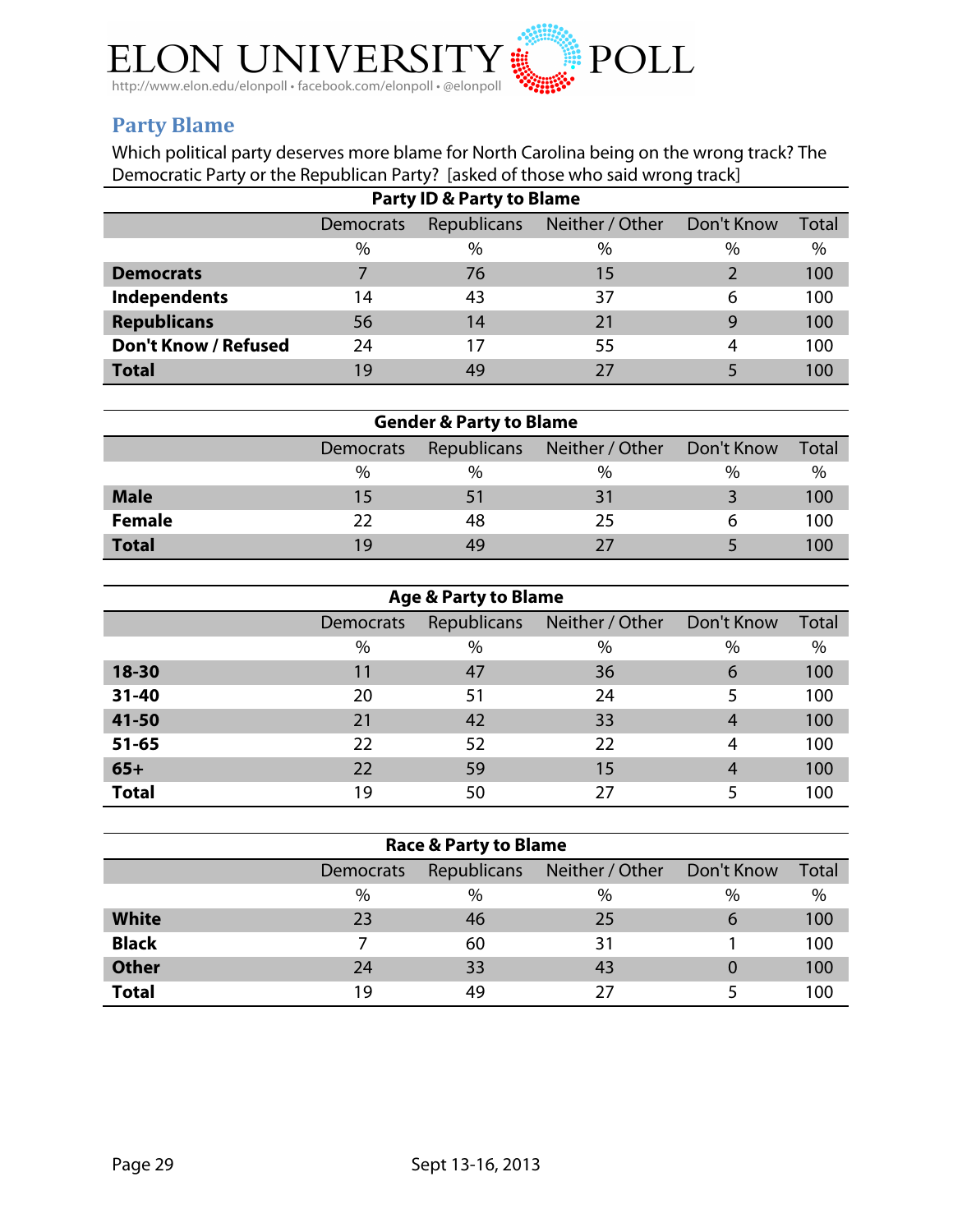

# **Moral!Mondays!Recognition**

Have you heard of the protests this summer in North Carolina known as Moral Mondays?

| <b>Party ID &amp; Moral Monday Awareness</b> |      |           |            |               |  |
|----------------------------------------------|------|-----------|------------|---------------|--|
|                                              | Yes  | <b>No</b> | Don't Know | Total         |  |
|                                              | $\%$ | $\%$      | $\%$       | $\frac{0}{0}$ |  |
| <b>Democrats</b>                             | 60   | 39        |            | 100           |  |
| Independents                                 | 63   | 36        |            | 100           |  |
| <b>Republicans</b>                           | 56   | 42        |            | 100           |  |
| <b>Don't Know / Refused</b>                  | 56   | 39        |            | 100           |  |
| <b>Total</b>                                 | 60   | 39        |            | 100           |  |

| <b>Gender &amp; Moral Monday Awareness</b> |      |           |            |               |
|--------------------------------------------|------|-----------|------------|---------------|
|                                            | Yes  | <b>No</b> | Don't Know | Total         |
|                                            | $\%$ | $\%$      | $\%$       | $\frac{0}{0}$ |
| <b>Male</b>                                | 58   | 41        |            | 100           |
| <b>Female</b>                              | 62   | 37        |            | 100           |
| <b>Total</b>                               | 60   | 39        |            | 100           |

| <b>Age &amp; Moral Monday Awareness</b> |     |           |               |       |  |
|-----------------------------------------|-----|-----------|---------------|-------|--|
|                                         | Yes | <b>No</b> | Don't Know    | Total |  |
|                                         | %   | %         | $\%$          | $\%$  |  |
| 18-30                                   | 44  | 56        | 0             | 100   |  |
| $31 - 40$                               | 59  | 40        |               | 100   |  |
| 41-50                                   | 57  | 40        | $\mathcal{P}$ | 100   |  |
| $51 - 65$                               | 69  | 29        | $\mathfrak z$ | 100   |  |
| $65+$                                   | 70  | 29        |               | 100   |  |
| <b>Total</b>                            | 60  | 39        |               | 100   |  |

| <b>Race &amp; Moral Monday Awareness</b> |     |           |            |       |  |
|------------------------------------------|-----|-----------|------------|-------|--|
|                                          | Yes | <b>No</b> | Don't Know | Total |  |
|                                          | %   | $\%$      | %          | $\%$  |  |
| <b>White</b>                             | 63  | 35        |            | 100   |  |
| <b>Black</b>                             | 52  | 47        |            | 100   |  |
| <b>Other</b>                             | 42  | 58        |            | 100   |  |
| <b>Total</b>                             | 60  | 39        |            | 100   |  |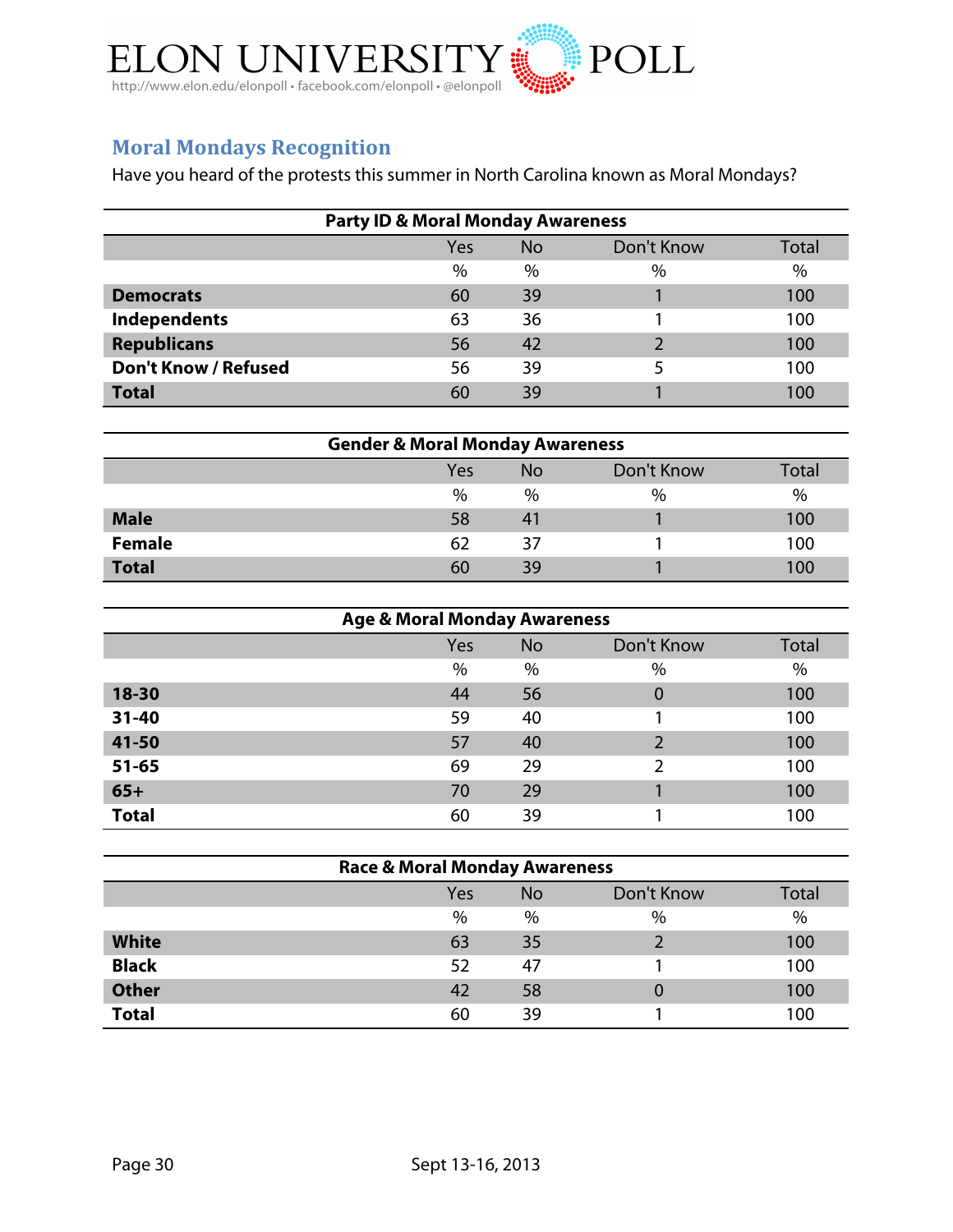

# **Moral Mondays Favorability**

Do you have a favorable or unfavorable opinion of the Moral Monday protests?

| <b>Party ID &amp; Moral Monday Favorability</b> |           |      |                                     |          |       |  |
|-------------------------------------------------|-----------|------|-------------------------------------|----------|-------|--|
|                                                 | Favorable |      | Unfavorable Don't Know (or Neither) | Refused  | Total |  |
|                                                 | $\%$      | $\%$ | $\%$                                | $\%$     | $\%$  |  |
| <b>Democrats</b>                                | 75        | 11   | 14                                  | 0        | 100   |  |
| Independents                                    | 45        | 34   | 20                                  | $\Omega$ | 100   |  |
| <b>Republicans</b>                              | 25        | 55   | 18                                  | 3        | 100   |  |
| <b>Don't Know / Refused</b>                     | 35        | 25   | 40                                  | O        | 100   |  |
| <b>Total</b>                                    | 48        | 32   | 19                                  |          | 100   |  |

| <b>Gender &amp; Moral Monday Favorability</b> |    |               |                                               |         |       |  |
|-----------------------------------------------|----|---------------|-----------------------------------------------|---------|-------|--|
|                                               |    |               | Favorable Unfavorable Don't Know (or Neither) | Refused | Total |  |
|                                               | %  | $\frac{0}{0}$ | $\frac{0}{0}$                                 | $\%$    | $\%$  |  |
| <b>Male</b>                                   | 44 | 34            | 21                                            |         | 100   |  |
| <b>Female</b>                                 | 52 | 30            |                                               |         | 100   |  |
| <b>Total</b>                                  | 48 | 32            | 19                                            |         | 100   |  |

| <b>Age &amp; Moral Monday Favorability</b> |           |    |                                     |          |       |  |
|--------------------------------------------|-----------|----|-------------------------------------|----------|-------|--|
|                                            | Favorable |    | Unfavorable Don't Know (or Neither) | Refused  | Total |  |
|                                            | %         | %  | $\%$                                | %        | %     |  |
| 18-30                                      | 49        | 21 | 31                                  | $\Omega$ | 100   |  |
| $31 - 40$                                  | 51        | 31 | 18                                  | $\Omega$ | 100   |  |
| 41-50                                      | 46        | 30 | 22                                  |          | 100   |  |
| $51 - 65$                                  | 51        | 33 | 15                                  | $\Omega$ | 100   |  |
| $65+$                                      | 45        | 40 | 13                                  |          | 100   |  |
| <b>Total</b>                               | 49        | 32 | 19                                  |          | 100   |  |

| <b>Race &amp; Moral Monday Favorability</b> |           |      |                                     |         |       |  |
|---------------------------------------------|-----------|------|-------------------------------------|---------|-------|--|
|                                             | Favorable |      | Unfavorable Don't Know (or Neither) | Refused | Total |  |
|                                             | %         | $\%$ | $\%$                                | $\%$    | %     |  |
| <b>White</b>                                | 43        | 38   | 19                                  |         | 100   |  |
| <b>Black</b>                                | 69        | 13   | 18                                  |         | 100   |  |
| <b>Other</b>                                | 66        |      | 34                                  |         | 100   |  |
| <b>Total</b>                                | 48        | 32   | 19                                  |         | 100   |  |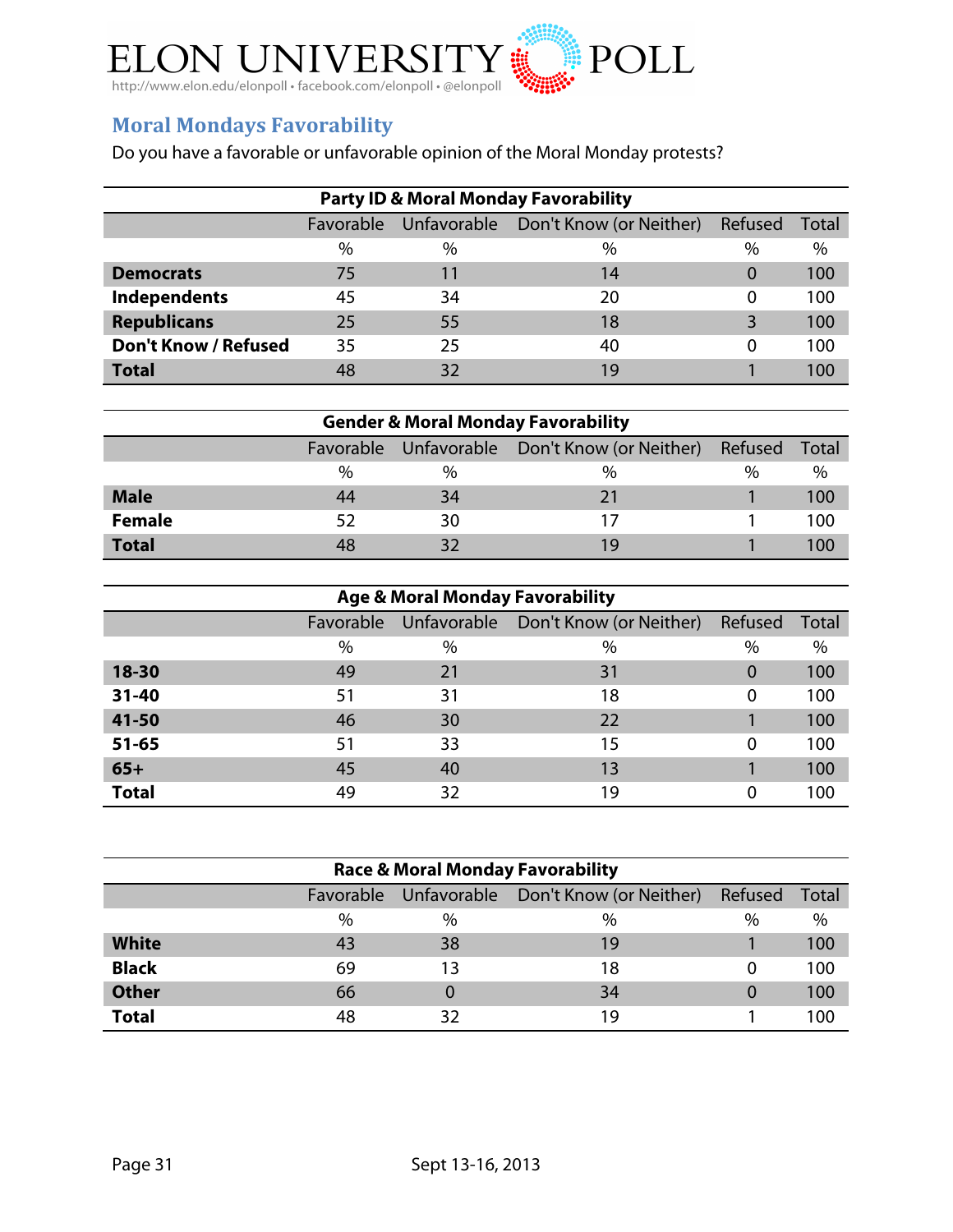

# **Basic Methodological Information**

| Live Interviewer RDD Telephone Interviews                                                        |
|--------------------------------------------------------------------------------------------------|
| (Dual Frame: Cell Phone and Landlines)                                                           |
| North Carolina; Registered Voters                                                                |
| September 13- Sept 16, 2013                                                                      |
| Sept. 13 <sup>th</sup> (3pm-8pm); 14 <sup>th</sup> -15 <sup>th</sup> (2pm-7pm); 16 <sup>th</sup> |
| $(4:30-9:30pm)$                                                                                  |
| 701                                                                                              |
| $\pm$ 3.7                                                                                        |
| 95%                                                                                              |
| Age, Race, Gender, and Phone Ownership                                                           |
|                                                                                                  |

The Elon University Poll uses a stratified random sample of households with telephones and wireless (cell) telephone numbers. Please direct questions about the Elon University Poll's methodology to the Director of the Elon University Poll, Dr. Kenneth Fernandez at 336-278- 6438 or kfernandez@elon.edu.

#### **Procedures Used for Conducting the Poll**

The Elon University Poll typically conducts surveys over a four or five-day period. Live interviewers call between 3:00 p.m. and 9:30 p.m. depending on the weekday and from 2:00 p.m. to 7:00 p.m. during the weekend. Each survey report specifies dates and times called. The Elon University Poll uses CATI system software (Computer Assisted Telephone Interviewing) for the administration of surveys. We attempt to reach each working telephone number in the sample up to five times. We only interview residents of North Carolina who are over 18.

#### **Additional Methodological Decisions**

#### Branching Questions

For many questions with multiple response options, we program our surveys to branch into a secondary probing question.

#### "Don't Know" & "Refused" Response Options

All questions include an option for respondents to volunteer "don't know" or to refuse. In the vast majority of questions, interviewers do not prompt "don't know" responses.

#### Weighting

We typically weight results from the Elon University Poll on multiple demographic characteristics: race, gender, household size, region, education, and age. Weighting rarely leads to substantial changes in results. We use iterative raking, adjusting one dimension at a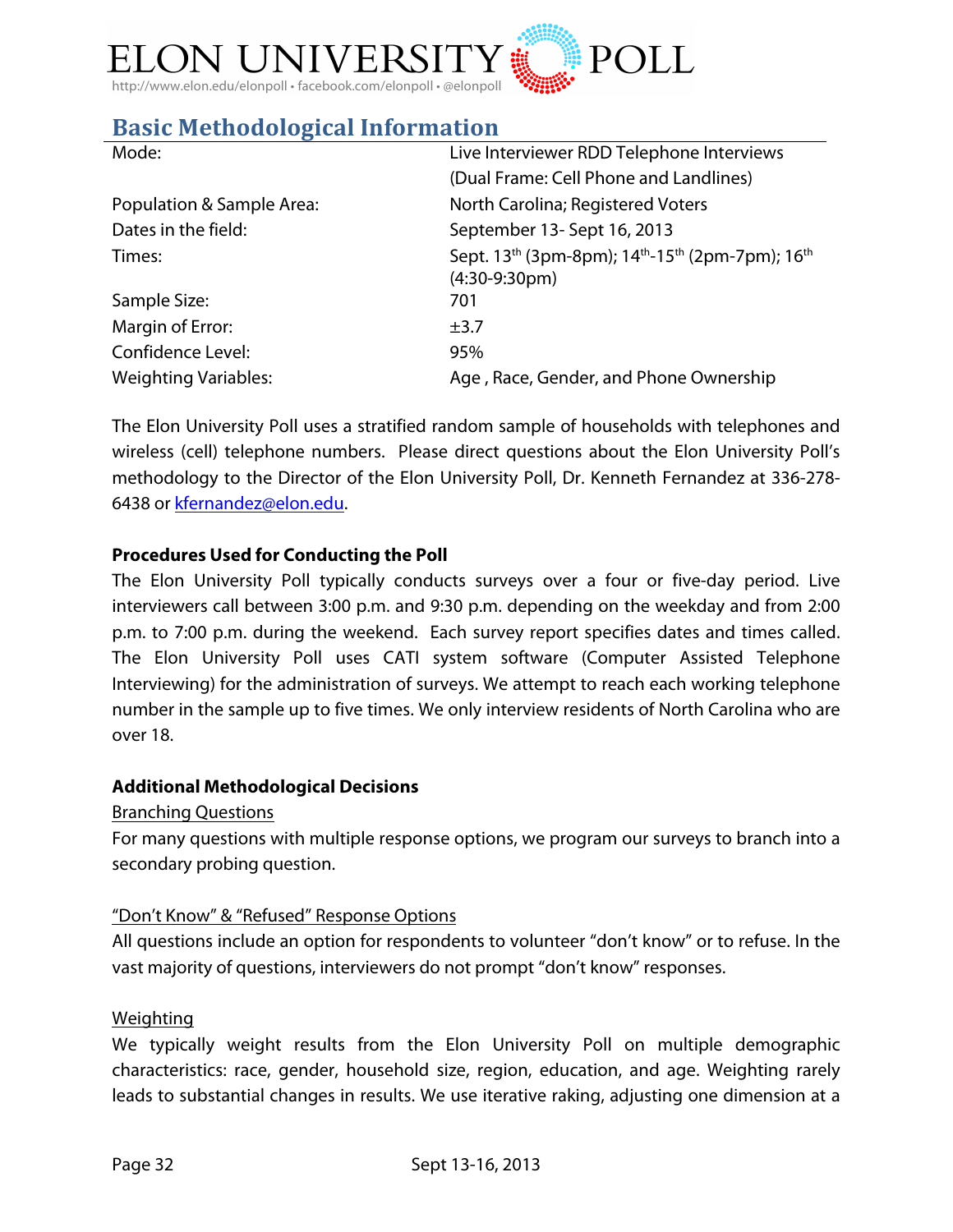

time. We include detailed information about weighting of survey samples for each poll on both the Elon University Poll website and within released reports.

#### Within Household Randomization

For landlines, we use the common "oldest-youngest" technique to ensure within household randomization. We assume cellphones belong to an individual rather than a household. Thus, we do not conduct within-household randomization within our cellphone sample.

#### Completion Criteria

An interview is a complete only if a respondent progresses through the entire survey. Respondents who hang up before completing the last question or who refuse more than 10 % of the questions are incompletes.

#### Support for Transparency

The Elon University Poll supports transparency in survey research and is a supporter of the American Association for Public Opinion Research Transparency Initiative, which is a program promoting openness and transparency about survey research methods and operations among survey research professionals and the industry. All information about the Elon University Poll that we released to the public conforms to reporting conventions recommended by the American Association for Public Opinion Research and the National Council on Public Polls.

#### Question Construction and Question Order

In releasing survey results, the Elon University Poll provides the questions as worded and the order in which respondents receive these questions. In some cases question ordering rotates to avoid biases. In an effort to provide neutral, non-biased questions, we attempt to observe conventional question wording and question order protocols in all of our polls. In order to avoid recency or primacy effects, we randomize candidate names and directional response options (e.g. support / oppose) within the text of each question. We pretest every questionnaire multiple times before entering the field.

#### **Sampling**

Survey Sampling International, LLC, provide samples of telephone numbers. To equalize the probability of telephone selection, sample telephone numbers are systematically stratified according to subpopulation strata (e.g., a zip code, a county, etc.), which yields a sample from telephone exchanges in proportion to each exchange's share of telephone households in the population of interest. Estimates of telephone households in the population of interest are generally obtained from several databases. Samples of household telephone numbers are distributed across all eligible blocks of numbers in proportion to the density of listed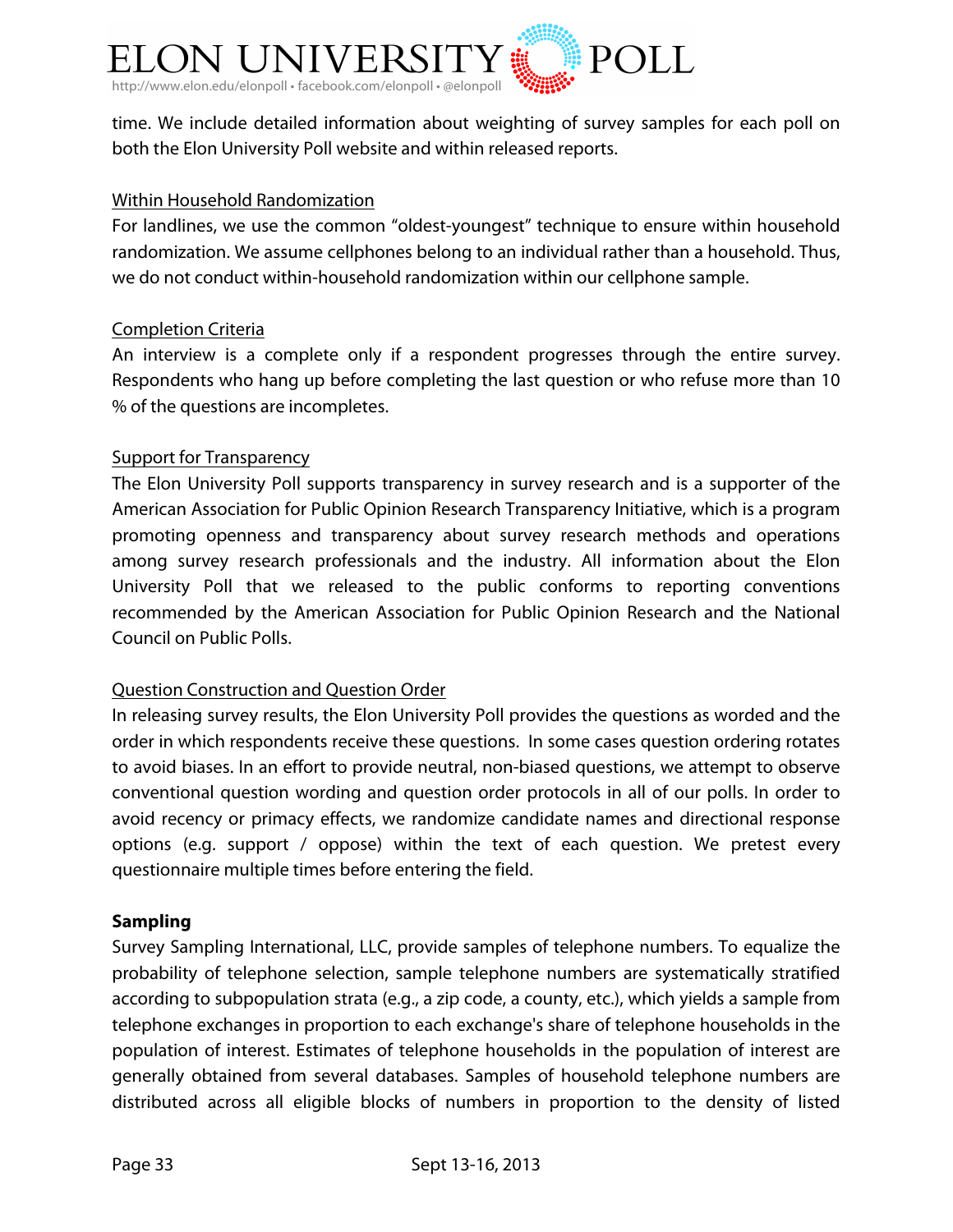

households assigned in the population of interest according to a specified subpopulation stratum. Upon determining the projected (or preferred) sample size, a sampling interval is calculated by summing the number of listed residential numbers in each eligible block within the population of interest and dividing that sum by the number of sampling points assigned to the population. From a random start between zero and the sampling interval, blocks are selected systematically in proportion to the density of listed household "working blocks."

A block (also known as a bank) is a set of contiguous numbers identified by the first two digits of the last four digits of a telephone number. A working block contains three or more working telephone numbers. Exchanges are assigned to a population on the basis of all eligible blocks in proportion to the density of working telephone households. Once each population's proportion of telephone households is determined, then a sampling interval, based on that proportion, is calculated and specific exchanges and numbers are randomly selected.

The wireless component of the study sample starts with determining which area codeexchange combinations in North Carolina are included in the wireless or shared Telcordia types. Similar to the process for selecting household telephone numbers, wireless numbers involve a multi-step process in which blocks of numbers are determined for each area codeexchange combination in the Telcordia types. From a random start within the first sampling interval, a systematic nth selection of each block of numbers is performed and a two-digit random number between 00 and 99 is appended to each selected nth block stem. The intent is to provide a stratification that will yield a sample that is representative both geographically and by large and small carrier. From these, a random sample is generated.

Because exchanges and numbers are randomly selected, unlisted as well as listed numbers are included in the sample. Thus, the sample of numbers generated for the population of interest constitutes a random sample of telephone households and wireless numbers of the population.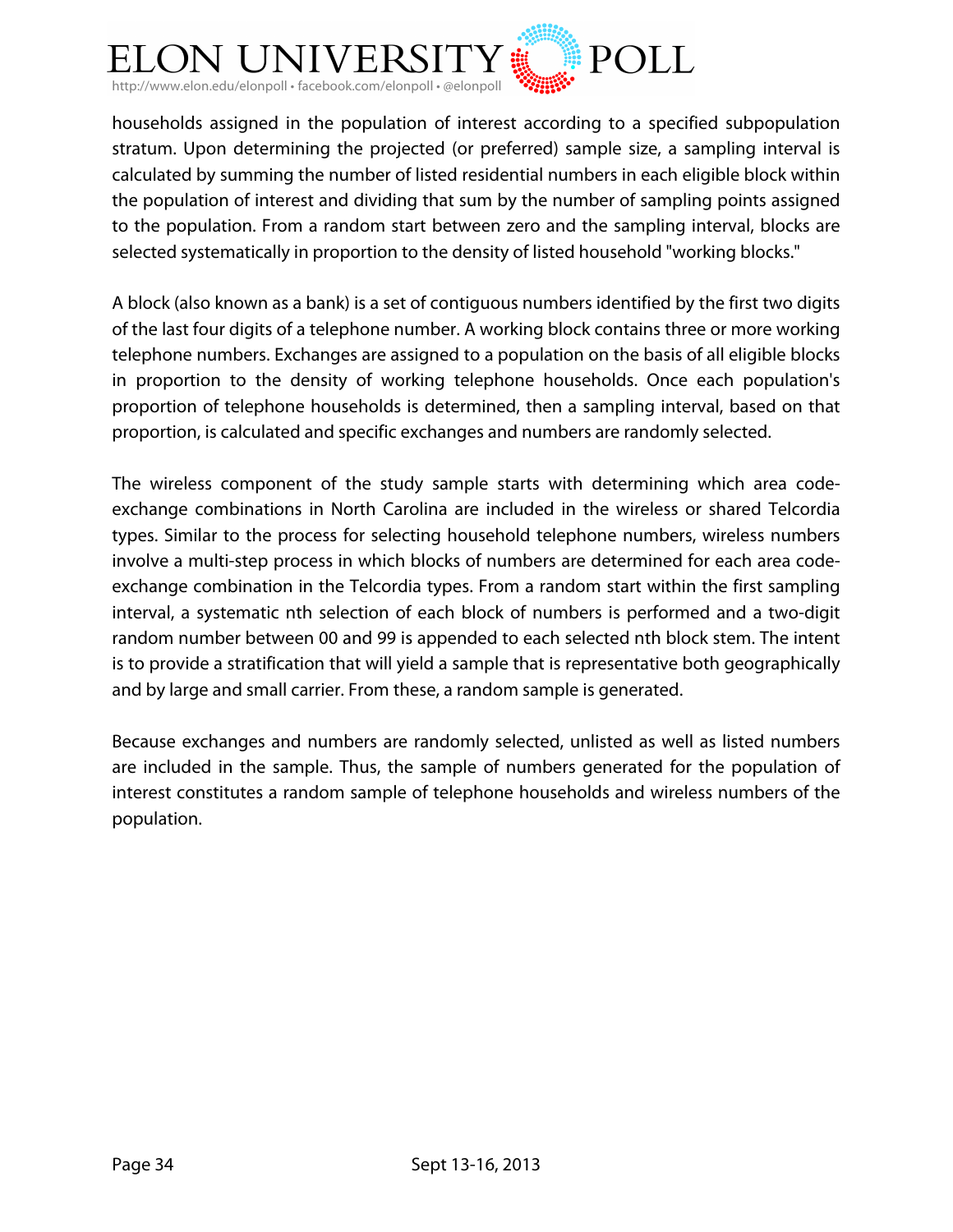

#### **Frequently Asked Questions about our Methodology**

- 1. *Who pays for the Elon University Poll?* Elon University fully funds the Elon University Poll.
- 2. *Does the Elon University Poll favor a certain party?* The Elon University Poll is an academic, non-partisan survey. We do not engage or work with any political candidates or parties. We employ best practices to ensure the results are not biased.
- 3. *Where do you get your numbers?* We obtain samples of randomized phone numbers from Survey Sample International.
- 4. *How many times do you call a number before giving up?* We attempt to call each working number three times before removing it from the sample.
- 5. *Do you call both cell phones and land lines?* Yes. We use a mixed sample of both cell phones and landlines. We weight on phone ownership to adjust for the higher probability of selection of those who own both cell phones and landline phones.
- 6. *Does the Elon University Poll do IVR surveys or automated "robopolls"?* No. Well-trained students at Elon University conduct all our interviewers.
- 7. *Do you report non-response rates?*

Yes. We report non-response rates based on AAPOR guidelines. The response rate for the Sept 13-16, 2013 Poll was 11%, which approximates or exceeds the national average response rates of other high quality survey organizations.

8. *Do you weight the data?*

Yes. We apply weights to the data. An iterative proportional fitting algorithm generates weights based on Census parameters of residents in North Carolina.

9. *Do you randomize response options?*

Yes. We rotate the order of candidate names in all applicable questions. We also rotate order of text for other questions, such as those that include response options such as "more" and "less." Furthermore, we rotate the order of some questions themselves if we suspect the order of a question could bias results.

10. *Do you conduct within-household randomization?*

Yes. For landlines, we use the common "oldest-youngest" rotation to ensure within household randomization. We assume cellphones belong to an individual rather than a household. Thus, we do not conduct within-household randomization within our cellphone sample.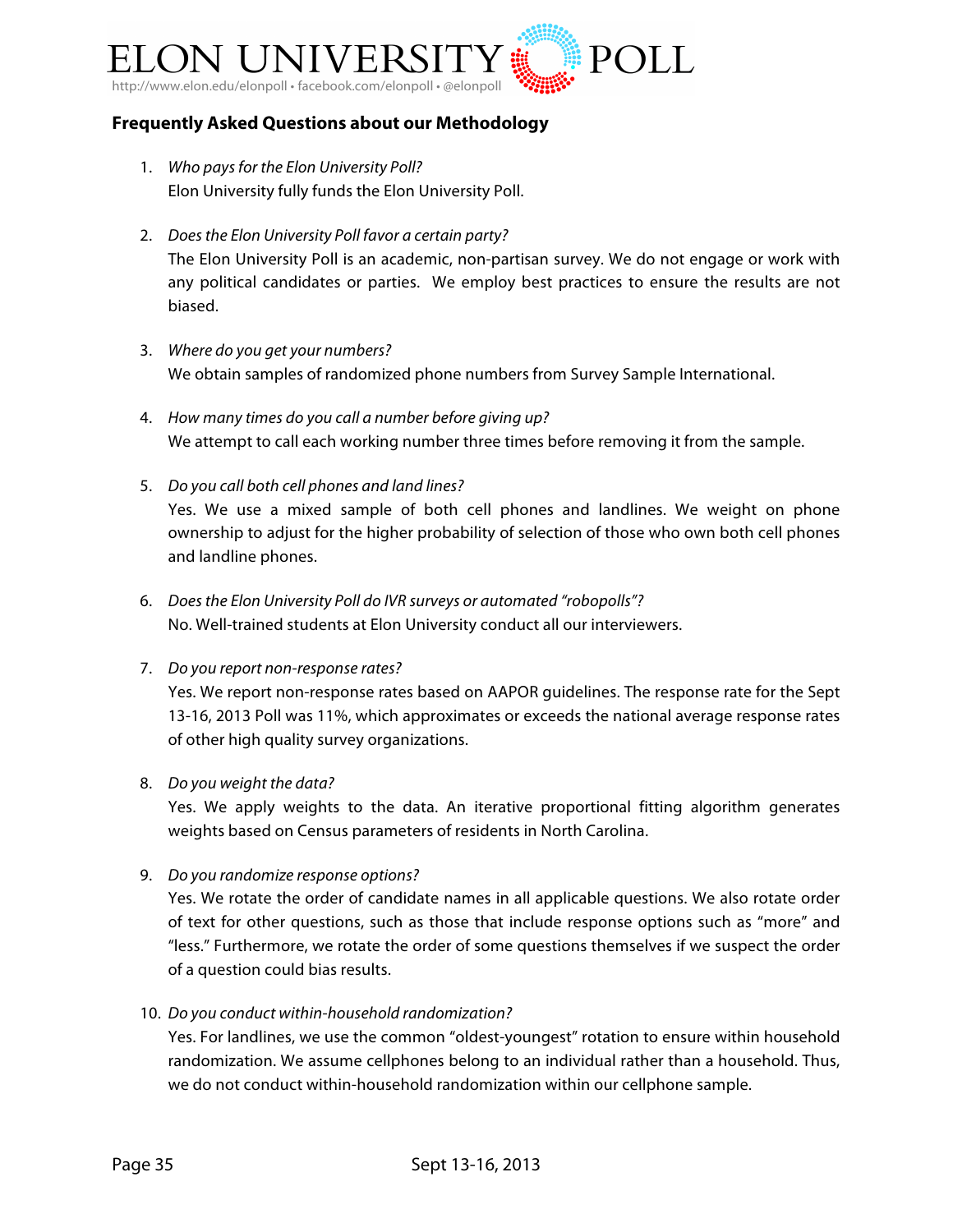

# **The Elon!University!Poll!Team**

Dr. Kenneth Fernandez is the Director of the Elon University Poll. Dr. Fernandez holds a Ph.D. in Political Science from University of California – Riverside. Dr. Fernandez is Assistant Professor of Political Science and Policy Studies at Elon University. He has published numerous articles in peer-reviewed social science journals.

Dr. Jason Husser is the Assistant director. Dr. Husser holds a Ph.D. in Political Science from Vanderbilt University. Dr. Husser is also Assistant Professor of Political Science and Policy Studies at Elon University. He recently published an article on public opinion in the *American Journal of Political Science.* He was previously the Associate Coordinator of the Vanderbilt University Poll.

John Robinson serves as Director of Communications for the Poll. He is a former newspaper editor, veteran journalist, and North Carolina native.

Daniel Anderson is Vice President of Elon University Communications. Eric Townsend is Director of the Elon University News Bureau. Both work very closely with the directors in communicating results of the poll.

Faculty members in the Department of Political Science, chaired by Dr. Sharon Spray, are also involved in advising the directors.

The poll operates under the auspices of the College of Arts and Sciences at Elon University, led by Dean Alison Morrison-Shetlar. The Elon University administration, led by Dr. Leo Lambert, president of the university, fully supports the Elon University Poll as part of its service commitment to state, regional, and national constituents.

Elon University fully funds the Elon University Poll. Because of this generous support, the Elon University poll does not engage in any contract work. This permits the Elon University Poll to operate as a neutral, non-biased, non-partisan resource.

Elon University students administer the survey as part of the University's commitment to civic engagement and experiential learning where "students learn through doing." Student interviewers receive extensive training prior to engaging in interviewing. A team of student supervisors (led by Mary Young '14) assists the directors with quality control and monitoring.



Fernandez



Husser



Robinson